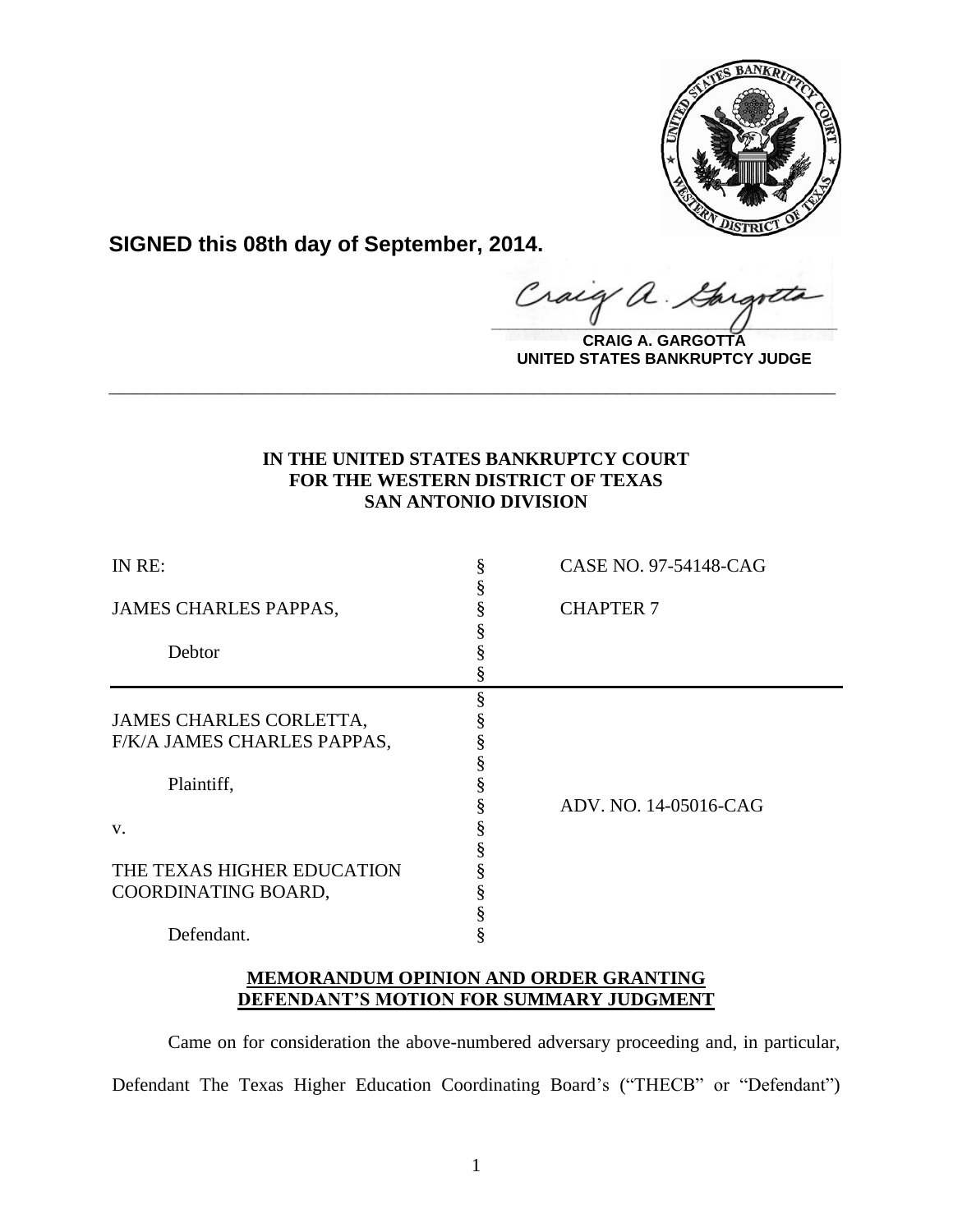Motion for Summary Judgment filed April 15, 2014 (the "Motion") (ECF No. 5). Plaintiff<sup>1</sup> filed a Response in opposition to the Motion on May 6, 2014 (the "Response") (ECF No. 17). The Court has jurisdiction over this matter pursuant to 28 U.S.C. §§ 157 and 1334. This matter is a core proceeding under 28 U.S.C. § 157(b)(2)(I) (determination of dischargeability of a debt). Venue is proper under 28 U.S.C. §§ 1408(1) and 1409(a). For the reasons stated in this Memorandum Opinion and Order, the Court is of the opinion that Defendant's Motion for Summary Judgment should be GRANTED.

### **FACTUAL AND PROCEDURAL BACKGROUND**

The following uncontroverted facts are taken from Plaintiff's Complaint filed in the above-referenced adversary proceeding (ECF No. 1). Plaintiff filed a Chapter 7 petition for relief on or about August 12, 1997. (Cmplt.<sup>2</sup> at  $\P$  21). Plaintiff included in his Schedule "F" (Creditors Holding Nonpriority Claims) a debt designated as "Hinson-Hazlewood College Access Loan" owed to "Texas Higher Education" in the amount of \$18,193.56 (the "CAL debt"). (Cmplt. at ¶ 25). Schedule "F" further indicates that the CAL debt was not listed as disputed, contingent, or unmatured and that Joan Durbin was the borrower of the loans in 1993 and 1994. (Cmplt. at ¶ 25). Ms. Durbin is not now, and never has been, related to the Plaintiff. (Cmplt. at  $\P$  26).

On August 15, 1997, the Court issued an "Order Combined With Notice of Commencement of Case Under Chapter 7 of the Bankruptcy Code, Meeting of Creditors, and the Fixing of Dates" establishing November 18, 1997, as the deadline to file a Complaint Objecting to Discharge of the Debtor or to Determine Dischargeability of Certain Debts. (Cmplt. at ¶ 27). Plaintiff's Chapter 7 case was a "no asset" case meaning there were no non-exempt assets

 $\overline{a}$ 

<sup>&</sup>lt;sup>1</sup> Plaintiff changed his last name from Pappas to Corletta after he received his Chapter 7 discharge.

 $2 \text{``Cmplt."}$  denotes Plaintiff's Complaint filed in the adversary proceeding (ECF No. 1).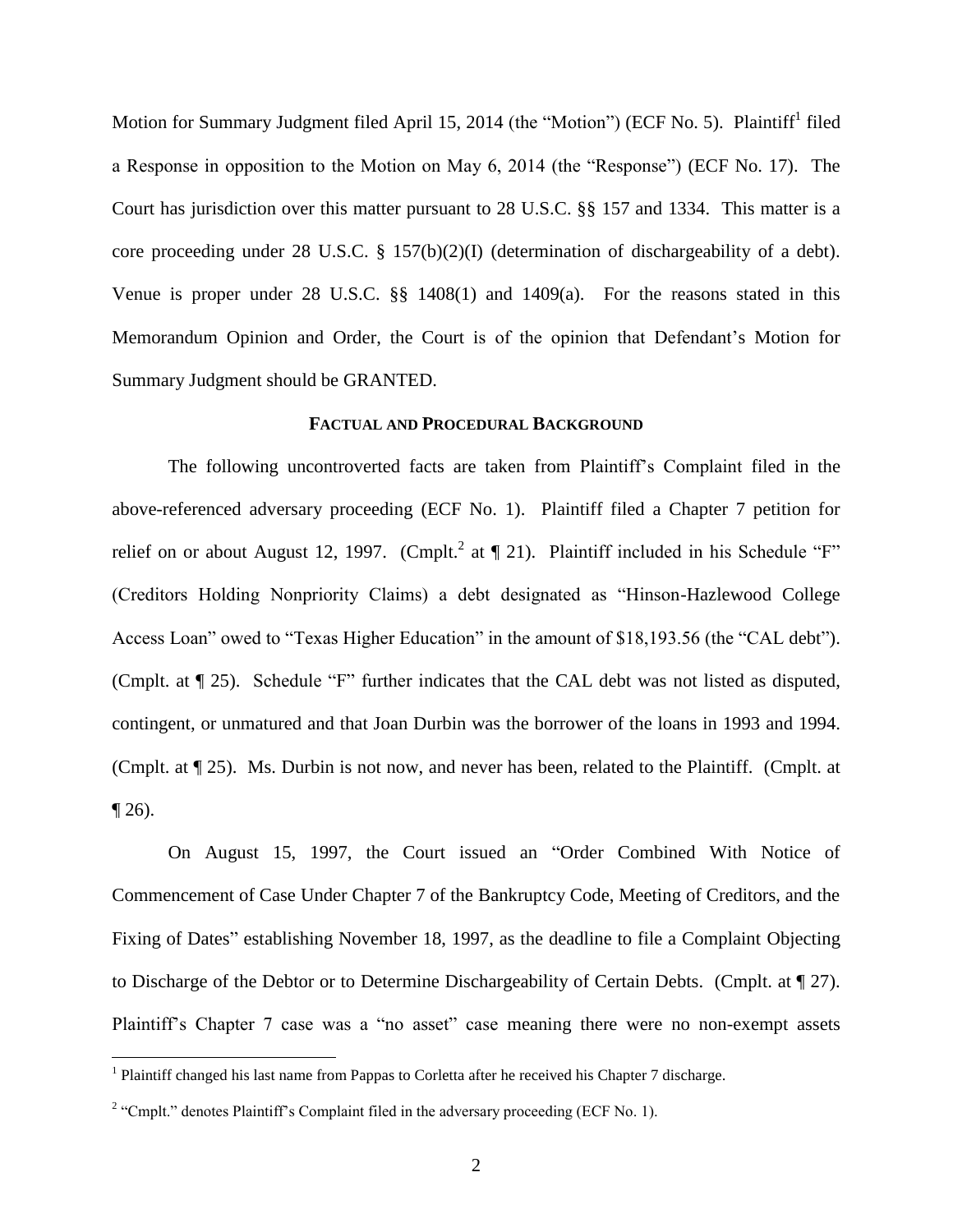available for the Chapter 7 trustee to liquidate for distribution of the proceeds to creditors. Nonetheless, THECB filed an unsecured nonpriority proof of claim based on Plaintiff's guaranty for the CAL debt in the amount of \$18,383.66. THECB's proof of claim contained the following statement: "Since guaranteed student loans are not dischargeable except as provided for under Title 11 U.S.C. 523(a)(8), we ask that you determine the dischargeability of this debt." The THECB proof of claim contained two attachments consisting of the loan applications co-signed by the Plaintiff. (Cmplt. at  $\P$  28).<sup>3</sup>

Plaintiff nor the THECB filed a complaint to determine the dischargeability of the CAL debt under §  $523(a)(8)$ .<sup>4</sup> No party in interest objected to THECB's proof of claim. On September 19, 1997, the Chapter 7 trustee filed his no asset report. (Cmplt. at ¶ 30). On December 8, 1997, Plaintiff received his Chapter 7 discharge. (Cmplt. at  $\P$  30).

Thereafter in 2011, THECB initiated a collection action against Plaintiff in Texas state court based upon Plaintiff's guaranty of the CAL debt. Plaintiff asserts as a defense to THECB's pending state court lawsuit that the CAL debt he guaranteed was discharged in his prior Chapter 7 case. As a result, Plaintiff moved to reopen his Chapter 7 bankruptcy case to file this adversary proceeding asserting that the CAL debt had been discharged in his Chapter 7 case. The state court action has been abated pending this Court's determination of whether Plaintiff's obligation on the CAL debt was discharged.

### **PARTIES' CONTENTIONS**

In his Complaint, Plaintiff seeks a declaratory judgment under 28 U.S.C. § 2201 that: (1) at the time Plaintiff filed bankruptcy in 1997,  $\S$  523(a)(8) permitted discharge of Plaintiff's

 $\overline{a}$ 

 $3$  Plaintiff asserts in the related state court action that the signatures on the loan applications are not his. Plaintiff has stipulated for this adversary proceeding only that the signatures on the loan application are his.

<sup>4</sup> Unless otherwise noted, all references are to Title 11, U.S.C. *et seq.*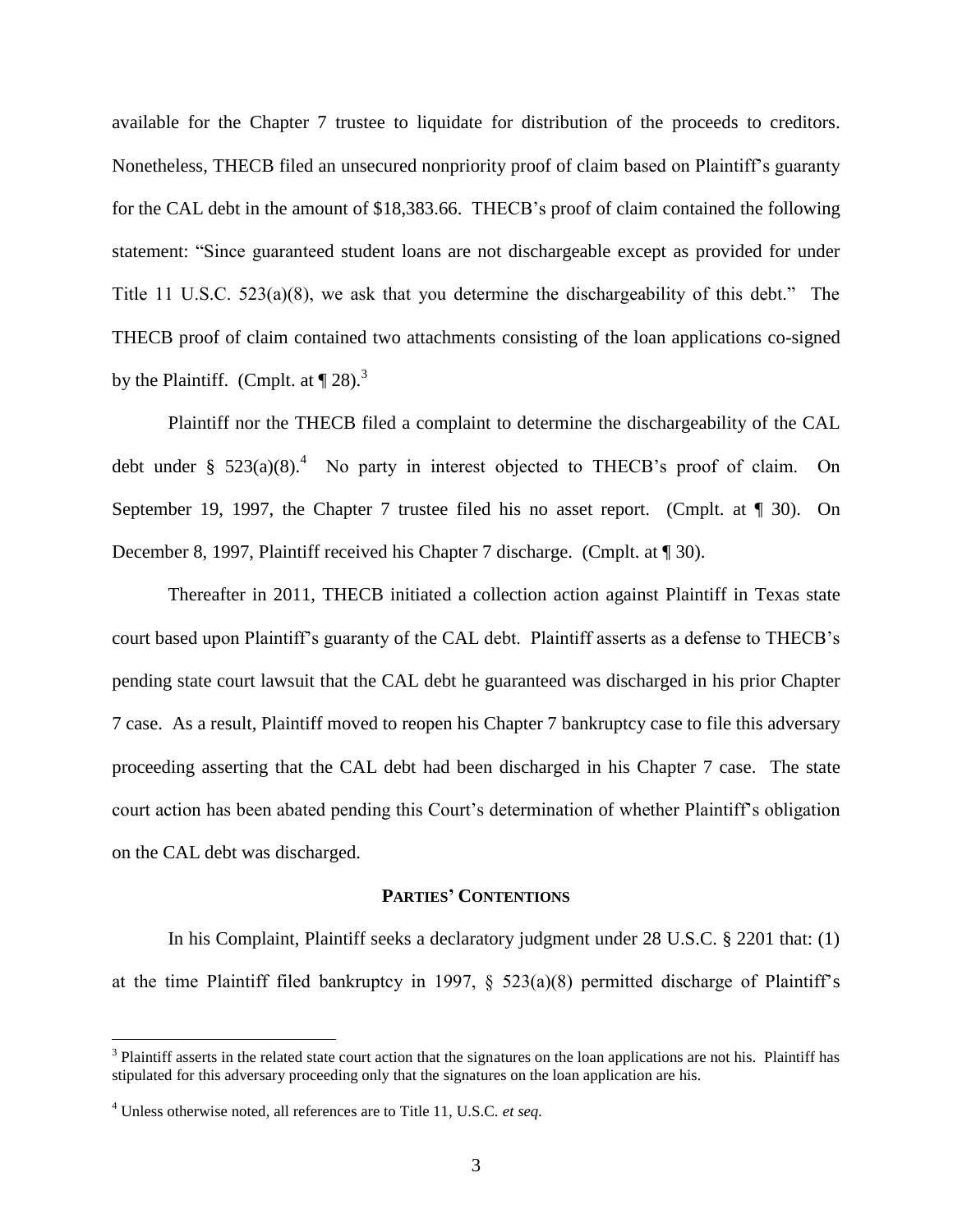guaranty of the CAL debt; and (2) the CAL debt was actually discharged in Plaintiff's Chapter 7 bankruptcy. Plaintiff also requests this Court find the THECB willfully violated the discharge injunction provision of  $\S$  524(a)(2) issued in Plaintiff's Chapter 7 bankruptcy and hold the THECB in contempt of Court. The operative facts regarding Plaintiff's liability for the CAL debt are not in dispute. The origination and source of the funding for the CAL debt and application of  $\S$  523(a)(8), as it existed in 1997, are in dispute.

After Plaintiff received his Chapter 7 discharge in 1997, he disputes much of what has transpired between the parties since discharge. To begin, Plaintiff asserts that, from 1997 to 2011, he was unaware that THECB claimed he was liable under the guaranty on the CAL debt for the unpaid student loan obligations of Ms. Durbin. (Cmplt. at ¶ 34). He further asserts that THECB did not send him any written communications regarding his liability and that THECB did not attempt to collect on the student loan debt. (Cmplt. at ¶ 34). This assertion is contradicted by Exhibit 2 to THECB's Motion, the Affidavit of Cheryl Belleson, Office of the Texas Attorney General, who serves as the Manager of Student Loan Collections. Ms. Belleson avers that collection actions were initiated against Plaintiff during the time frame of 1997 to 2011 and she attaches copies of letters that were purportedly sent to Plaintiff regarding the CAL debt. (THECB Ex. $5$  2).

Plaintiff further asserts that on or about November 21, 2011, THECB recorded an abstract of judgment against Ms. Durbin as borrower on the CAL debt, and thereafter, Ms. Durbin entered into a repayment agreement with THECB and began making payments to THECB. (Cmplt. at ¶ 37). THECB denies that Ms. Durbin has made any payments pursuant to

 5 "THECB Ex." denotes Defendant THECB's summary judgment evidence attached as exhibits to THECB's Motion for Summary Judgment (ECF No. 5).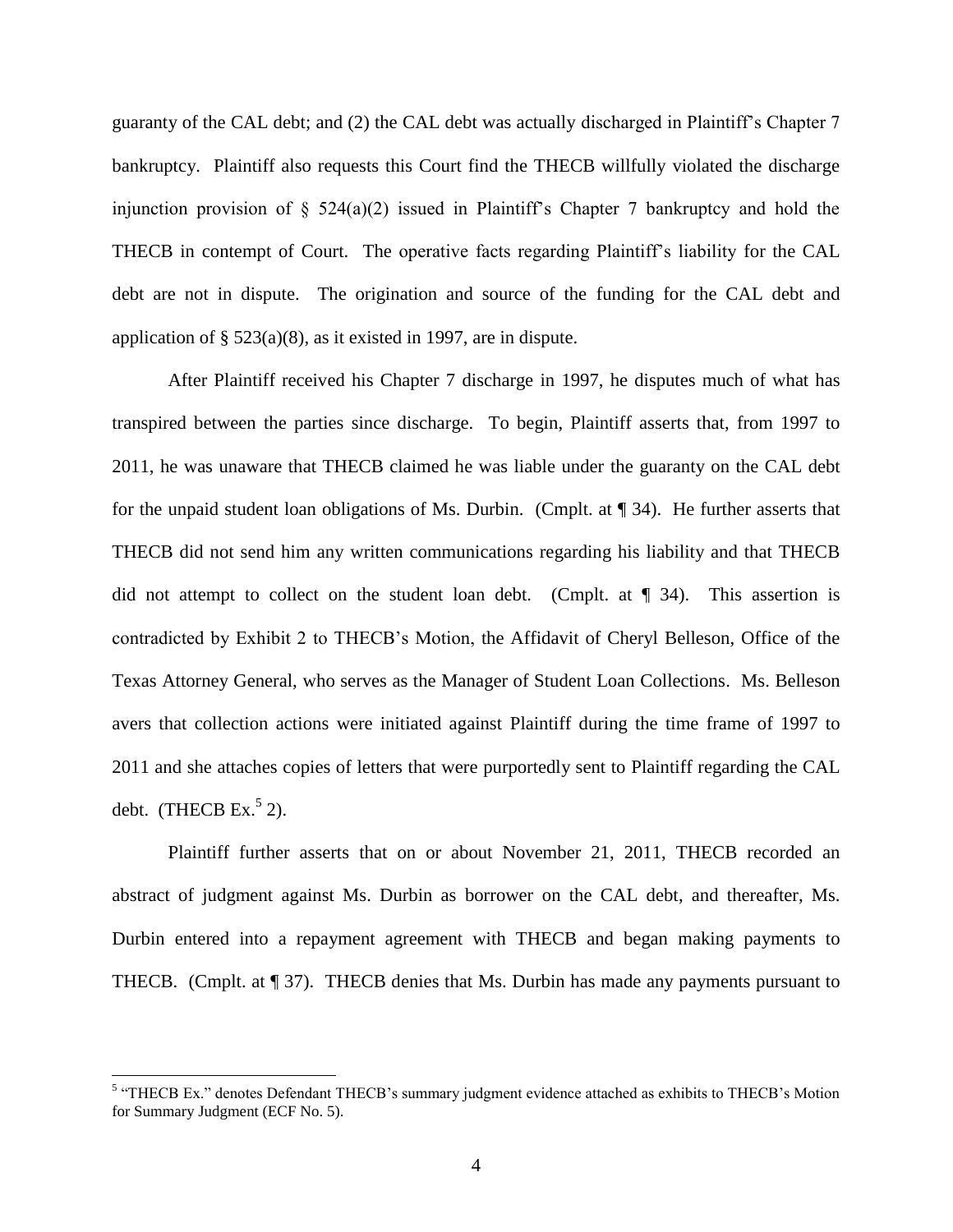the repayment agreement. (Answer<sup>6</sup> at  $\P$  37). In the state court action, THECB asserts that Plaintiff owes the principal amount of \$13,086.00 on the unpaid CAL debt, plus accrued interest, costs, post-judgment interest, and attorney's fees. (Answer at ¶ 36).

### **DISCUSSION**

## **I. Summary Judgment Standard**

Summary judgment is appropriate "if the pleadings, depositions, answers to interrogatories, and admissions on file, together with the affidavits, if any, show that there is no genuine issue as to any material fact and that the moving party is entitled to a judgment as a matter of law." Fed. R. Civ. P. 56(c); *Celotex Corp. v. Catrett*, 477 U.S. 317, 322 (1986). Federal Rule of Bankruptcy Procedure 7056 applies Rule 56(c) of the Federal Rules of Civil Procedure to adversary proceedings. If summary judgment is appropriate, the Court may resolve the case as a matter of law. *Celotex Corp.*, 477 U.S. at 323; *Blackwell v. Barton*, 34 F.3d 298, 301 (5th Cir. 1994). The Fifth Circuit has stated "[t]he standard of review is not merely whether there is a sufficient factual dispute to permit the case to go forward, but whether a rational trier of fact could find for the non-moving party based upon evidence before the court." *James v. Sadler*, 909 F.2d 834, 837 (5th Cir. 1990) (citing *Matsushita Elec. Indus. Co., Ltd. v. Zenith Radio Corp.*, 475 U.S. 574, 586 (1986)).

To the extent that the non-moving party asserts the existence of factual disputes, the evidence offered by the non-moving party to support those factual contentions must be of sufficient quality so that a rational fact finder might, at trial, find in favor of the non-moving party. *Matsushita,* 475 U.S. at 585–87 (non-moving party "must do more than simply show that there is some metaphysical doubt as to material facts"); *Anderson v. Liberty Lobby, Inc.*, 477 U.S. 242, 249–50 (1986) ("adverse party's response . . . must set forth specific facts showing that

 6 "Answer" denotes Defendant THECB's Answer filed in the adversary proceeding (ECF No. 4).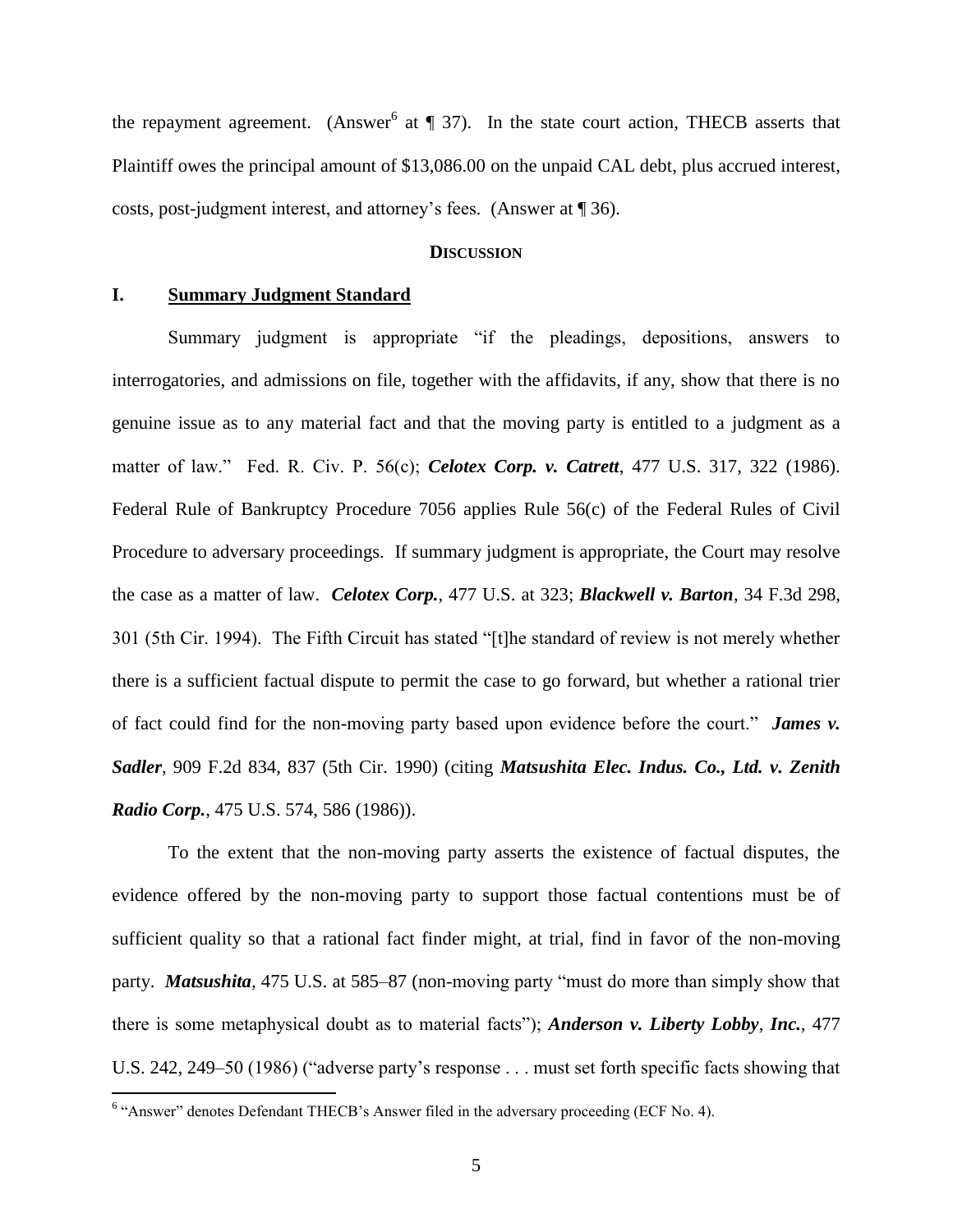there is a genuine issue for trial"). If the record "taken as a whole, could not lead a rational trier of fact to find for the non-moving party, then there is no genuine issue for trial." *LeMaire v. Louisiana*, 480 F.3d 383, 390 (5th Cir. 2007). In determining whether a genuine issue of material fact exists, the non-moving party must respond to a proper motion for summary judgment with specific facts demonstrating that such genuine issue exists. A genuine issue of material fact is not raised by mere conclusory allegations or bald assertions unsupported by specific facts. *Leon Chocron Publcidad Y Editoria, S.A. v. Jymm Swaggart Ministries*, 990 F.2d 1253 (5th Cir. 1993).

## **II. The State of Texas Student Loan Programs**

THECB provided competent summary judgment evidence regarding the State of Texas's loan programs; how the State implements and funds its student loans programs; who has the statutory authority to originate loans and the sources of student loan funding; why the Plaintiff is liable under the operative loan documents; and the requisite statutory authority regarding the State's collection actions. THECB's summary judgment evidence included supporting affidavits and exhibits with appropriate citation to statutory, regulatory, and legal authority. Plaintiff filed a number of objections to the THECB's summary judgment evidence arguing that the THECB's summary judgment evidence was deficient; there were genuine issues of material fact regarding the status of  $\S$  523(a)(8) in 1997 as it relates to Plaintiff's loan guarantees; and that the Plaintiff should be granted a continuance to conduct further discovery because the THECB has failed to produce documents incident to an earlier discovery request in state court. *See* Fed. R. Civ. P. 56(d). The Court finds these assertions unavailing and without merit.

The THECB is an agency of the State of Texas that supervises and administers the Hinson-Hazlewood College Student Loan Program. *See* Tex. Educ. Code Ann. §§ 52.01 *et seq.*,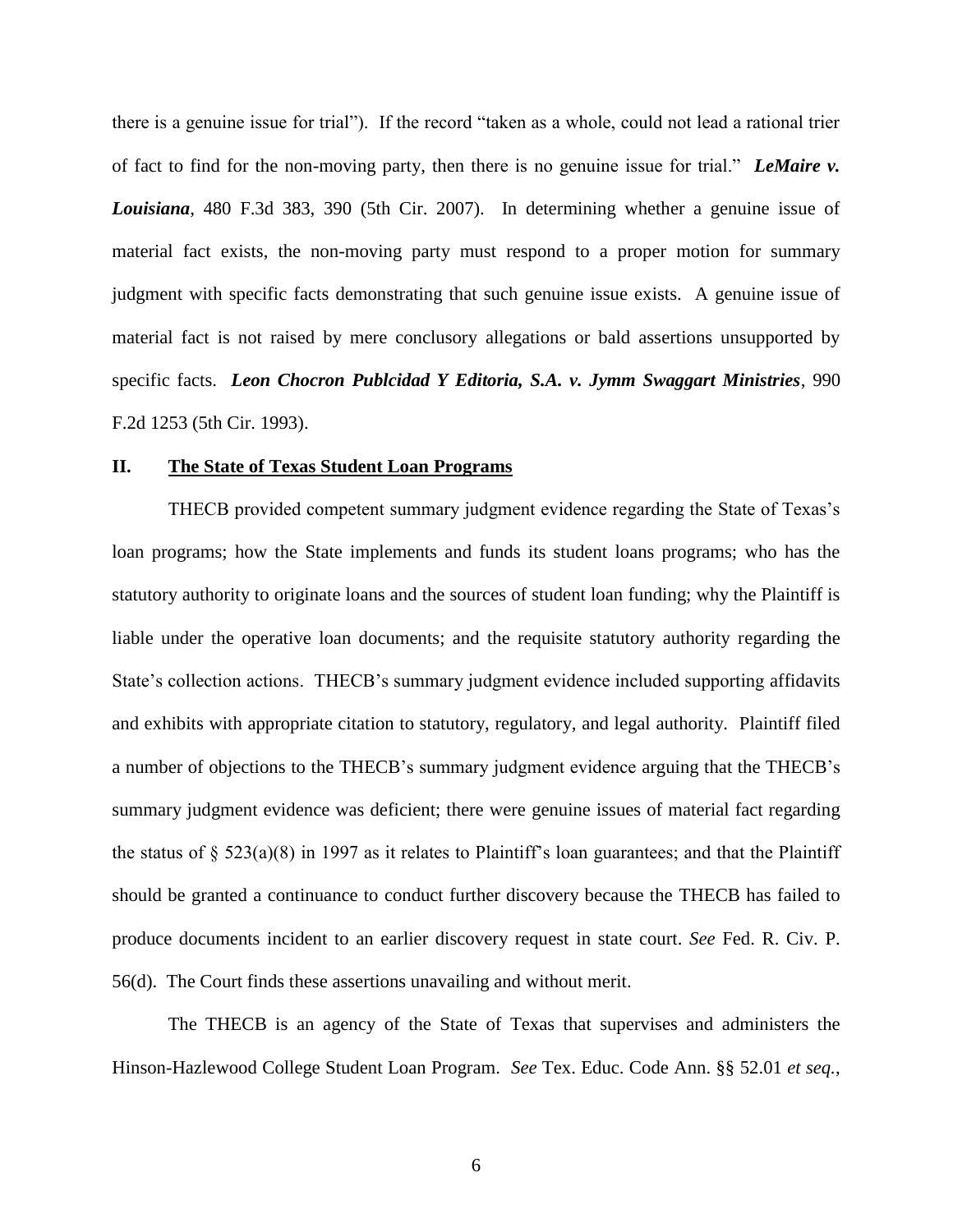61.021 (West 2006); 19 Tex. Admin. Code §§ 21.51 – 21.64 (2003)*.* Additionally, the Office of the Attorney General ("OAG") is authorized to represent state agencies, not private institutions or parties. Tex. Const. art. IV, § 22 (West 2007). The Texas Constitution enables the state legislature (the "Legislature") to authorize the THECB to issue and sell general obligation bonds of the State of Texas to fund programs for loans to Texas residents who attend public or private higher education institutions in Texas. Tex. Const. art. III, § 50b – 50b-7 (West 2007). The Legislature authorizes amounts in general obligation bonds. Tex. Const. art. III, § 50b – 50b-7 (West 2007); s*ee also* Tex. Educ. Code Ann. §§ 52.01 *et seq.* (West 2006); Tex. Gov't Code §§ 1207 *et seq.*, 1307 *et seq.* (West 2000).

General obligation bonds create debt that is legally secured by a constitutional pledge of the first monies coming into the State Treasury, not constitutionally dedicated for another purpose, and must be approved by both houses of legislature and a majority of the voters. (THECB Ex. 3A - *Financing Mechanism*). *See* Tex. Const. art. III, § 50b – 50b-7 (West 2007); s*ee also* Tex. Educ. Code Ann. §§ 52.01 *et seq.*, 61.021 (West 2006); Tex. Gov't Code §§ 1207 *et seq.*, 1307 *et seq.* (West 2000).

Revenue bonds create debt that is legally secured by a specific revenue source(s) and do not require voter approval. *See* Tex. Const. art. III, § 50b – 50b-7 (West 2007); s*ee also* Tex. Educ. Code Ann. §§ 52.01 *et seq.* (West 2006); Tex. Gov't Code §§ 1207 *et seq.*, 1307 *et seq.* (West 2000). Under constitutional and legislative authority, THECB issues Texas College Student Loan Bonds to provide funds for the College Access Loan (CAL) Program. (THECB Ex. 1 at ¶ 4). Tex. Const. art. III, § 50b3 – 50b-7; 19 Tex. Admin. Code § 21.51-21.64 (2014); s*ee also* Tex. Educ. Code Ann. §§ 52.01 *et seq.* (West 2006); Tex. Gov't Code §§ 1207 *et seq.*, 1307 *et seq.* (West 2000). Educational loans issued through the CAL Program may be funded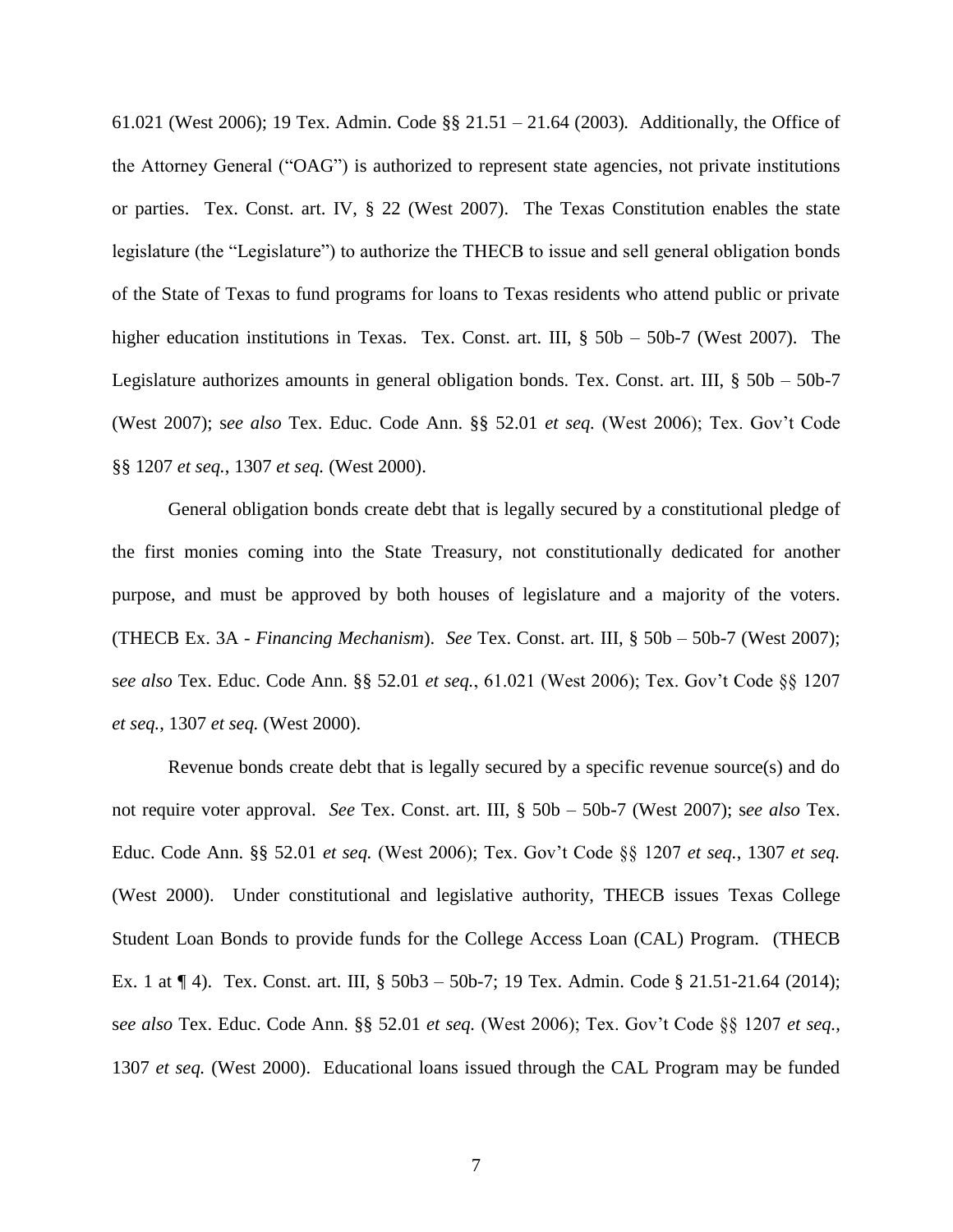through various designated funds. For example, the Texas Opportunity Plan Fund was created by the Texas Constitution, Article III, section 50b; the Revenue Bond Fund ("RBF") is a student loan revenue bond fund authorized by Chapter 56, Subchapter H of the Texas Education Code; and the Student Loan Auxiliary Fund ("SLAF") is authorized by Chapter 52, Subchapter F of the Texas Education Code. (THECB Ex. 4). *See* 19 Tex. Admin. Code § 21.53 (Supp. 1993-94).

The proceeds from the sales of bonds are deposited into dedicated funds in compliance with the Texas Education Code, Texas Government Code, and any THECB resolutions. (THECB Ex. 1 at ¶ 5). *See* Tex. Educ. Code Ann. § 52.01 *et seq*. (West 2006). The Legislature created specific guidelines for the accounting of the dedicated funds from the bond proceeds. After the bonds have been sold, bond proceeds are deposited with the Comptroller of Public Accounts ("CPA") and are credited to the appropriate fund. From there, College Access Loans ("CAL") are originated by THECB staff out of the fund via a loan management system. Loan repayments are credited to a student's individual account in the loan management system, and the funds deposited to the Interest and Sinking Fund are used to repay the bonds issued. (THECB Ex. 1 at ¶ 7.12). *See, e.g.*, Tex. Educ. Code Ann. § 52.541 (West 2006).

As part of its internal accounting procedures, THECB links the Promissory Notes evidencing student loans it made with proceeds from bonds to the designated fund as directed by the THECB resolution that authorized the issuance of the bonds. (THECB Ex. 1 at ¶ 8). *See* Tex. Educ. Code Ann. § 52.20 (West 2006). As part of this accounting system, when THECB issues a student loan from a particular fund, that loan is tracked by an account number ("PCA") linking it to the particular bond series that generated the proceeds to fund that loan. (THECB Ex. 1 at ¶ 9).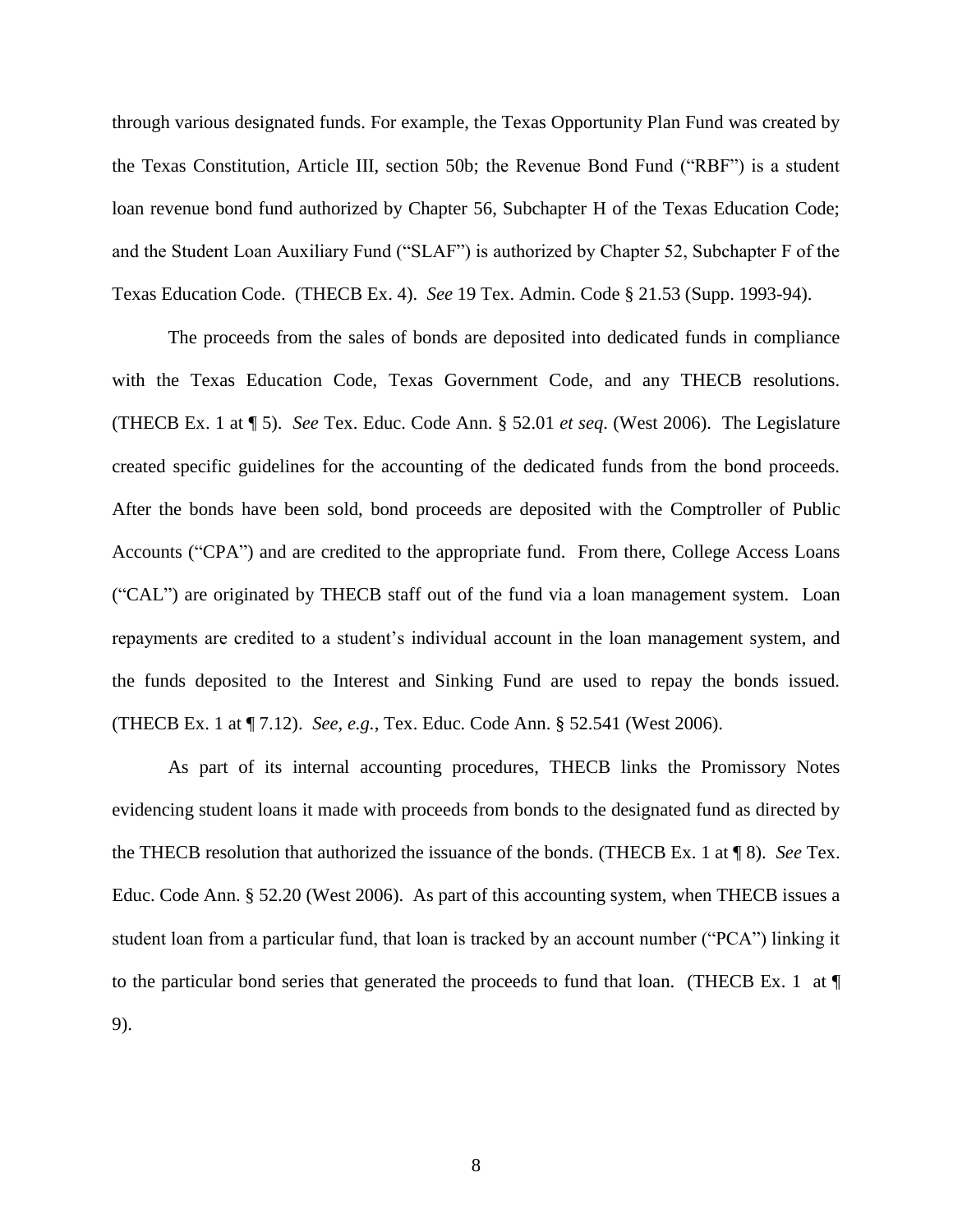In 1991, the proceeds of bond issues Texas College Student Loan Senior Lien Revenue Bonds Series 1991 (\$72,988,561.35) and Texas College Student Loan Junior Lien Revenue Bonds Series 1991 (\$2,000,000) ("Series 1991 Revenue Bonds") were deposited into the RBF. Loans made from this fund were designated by PCA #25177. (THECB Exs. 1 at  $\P$  11 & 1A-*Official Statement*). The State of Texas \$100,000,000 College Student Loan Bonds, Series 1992 (the "Series 1992 Bonds") are general obligations of the State of Texas and are issued by the THECB under the authority of the Constitution and laws of the State of Texas, in particular Chapter 52 of the Texas Education Code, as amended, and Chapters 1207 and 1371 of the Texas Government Code, as amended. Proceeds from the sale of Series 1992 Bonds were deposited into the SLAF and have PCA #26826. (THECB Exs. 1 at ¶ 12 & 1B-*Official Statement*).

The State of Texas \$75,000,000 College Student Loan Bonds, Series 1993 (the "Series 1993 Bonds") are general obligations of the State of Texas and are issued by the THECB under the authority of the Constitution and laws of the State of Texas, in particular Chapter 52 of the Texas Education Code, as amended, and Chapters 1207 and 1371 of the Texas Government Code, as amended. Proceeds from the sale of Series 1993 Bonds were deposited into the SLAF and have PCA #28059. (THECB Exs. 1 at ¶ 13 & 1C-*Official Statement*). The State of Texas \$75,000,000 College Student Loan Bonds, Series 1994 (the "Series 1994 Bonds") are general obligations of the State of Texas and are issued by the THECB under the authority of the Constitution and laws of the State of Texas, in particular Chapter 52 of the Texas Education Code, as amended, and Chapters 1207 and 1371 of the Texas Government Code, as amended. Proceeds from the sale of Series 1994 Bonds were deposited into the SLAF and have PCA #28061. (THECB Exs. 1 at ¶ 14 & 1D-*Official Statement*).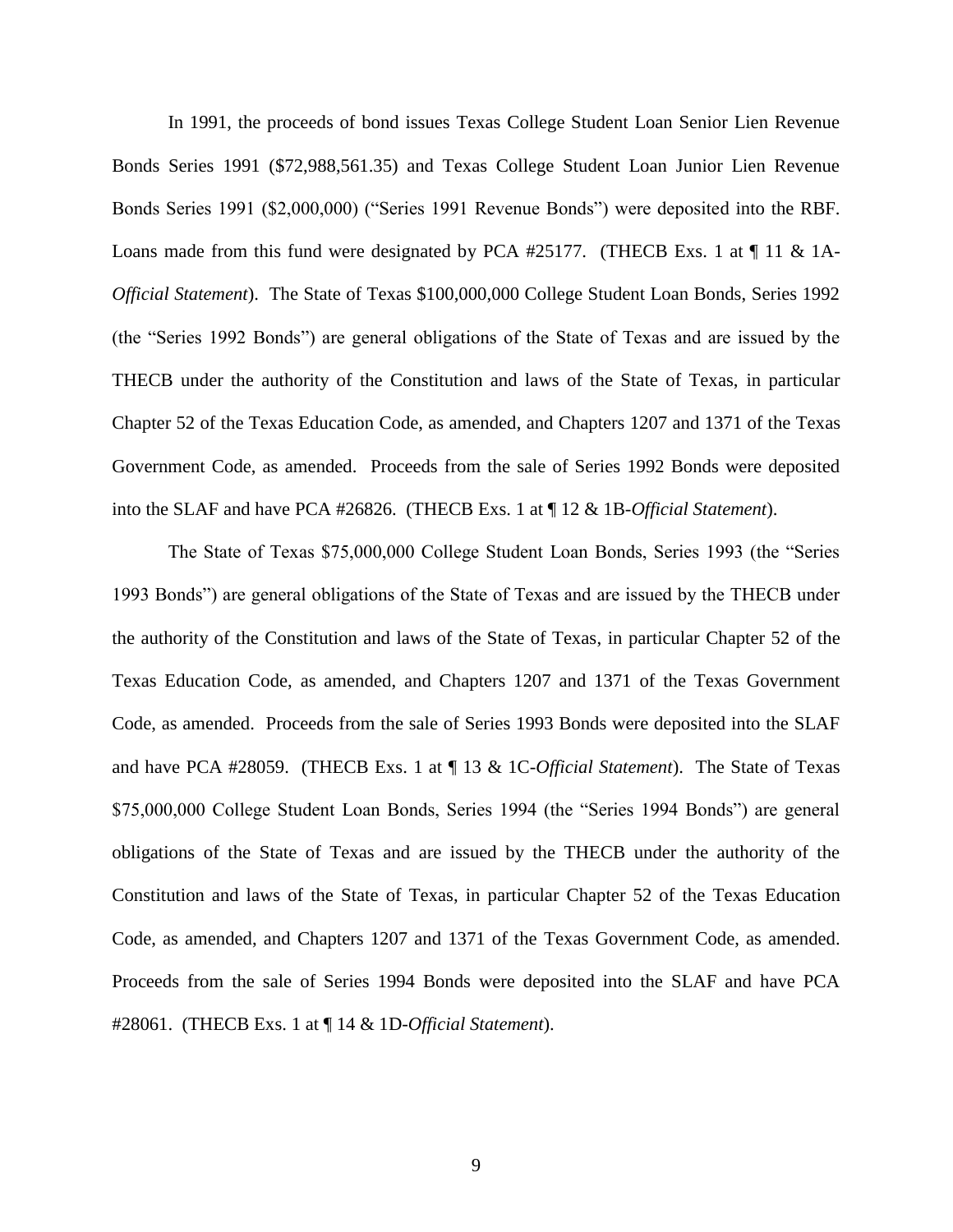As part of the THECB's account management system, each borrower's account includes information that tracks, *inter alia*, the student loan, the PCA associated with that loan, the cosigner information, and repayment information. (THECB Ex. 1 at  $\P$  10). A co-signer of a note under the Hinson-Hazlewood College Student Loan Program "is jointly and severally responsible for all promissory notes signed by the maker and himself[.]" 19 Tex. Admin. Code § 21.53 (Supp. 1993-94). A co-signer may, but is not required to be, a relative. (THECB Ex. 4). *See id.* (emphasis supplied).

### **III. Factual Background of Plaintiff's Obligations under the Student Loan Guaranty**

In 1993 and 1994, Plaintiff co-signed three CAL Program Promissory Notes as a guarantor for three of four student loans made by the THECB through the Hinson-Hazlewood College Student Loan Program to borrower Joan Durbin (the "Borrower") to fund her education. (THECB Exs. 2 at ¶¶ 4, 6b-d; 2A; 2C-E). Plaintiff did not co-sign one of the loans Borrower made. (THECB Exs. 2 at  $\P$  6a; 2B). Each of the three Promissory Notes Plaintiff co-signed contains the following title: "Hinson-Hazlewood College Student Loan Program Promissory Note for a College Access Loan Administered by the Texas Higher Education Coordinating Board." (THECB Exs. 2C-E).

Each of the three Promissory Notes Plaintiff co-signed includes Terms to which the Borrower agreed. Term A states, *inter alia*, "I understand and agree that this loan is for the specific purpose of pursuing higher education . . . ." (THECB Exs. 2C-E). Provision (1) of Term H (Additional Agreements) states, "The proceeds of this loan will be used only for educational expenses at the school named on my Application and Promissory Note." (THECB Exs. 2C-E). Each of the Promissory Notes Plaintiff co-signed identifies THECB as the Lender and maker of the loan. (THECB Exs. 2 at ¶ 4; 2C-E).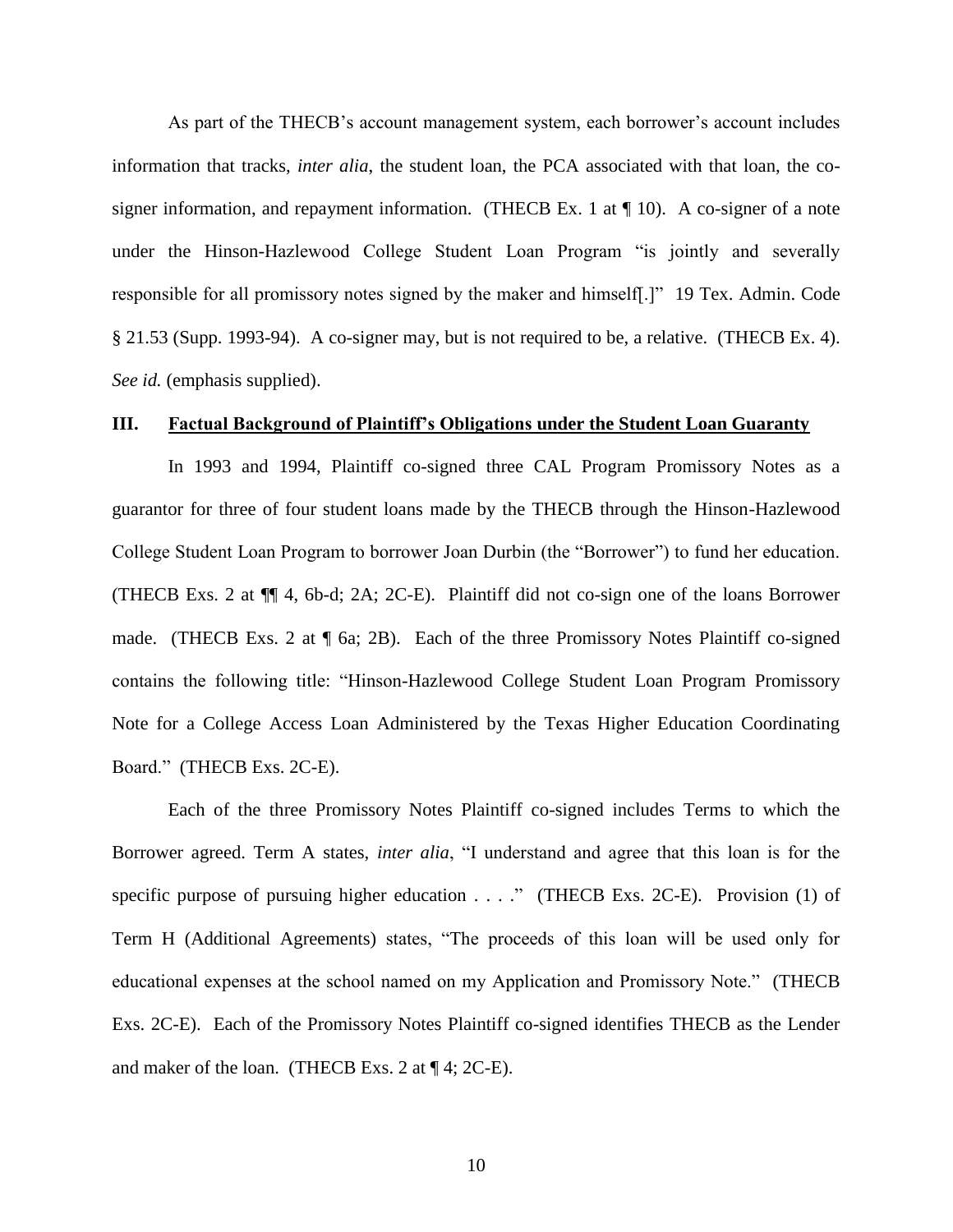Loan #1 dated July 3, 1991, was not co-signed by Plaintiff. (THECB Exs. 2 at  $\P$  6a; 2A-

B). On Loan #2 dated March 7, 1993, Plaintiff affixed his signature as co-signer and guarantor on February 2, 1993. (THECB Ex. 2C). On Loan #3 dated October 8, 1993, Plaintiff affixed his signature as co-signer and guarantor on October 7, 1993. (THECB Ex. 2D). On Loan #4 dated November 30, 1994, Plaintiff affixed his signature as co-signer and guarantor on November 29, 1994. (THECB Ex. 2E).

As part of the Payment Guaranty incorporated in the Promissory Note for Loan #2, Loan #3, and Loan #4, Plaintiff, by his signature, acknowledged he had read all of the terms of the Payment Guaranty and agreed to each of them. (THECB Exs. 2C-E at  $\P$  2). Plaintiff, by his signature on the Payment Guaranty on Loan #2, Loan #3, and Loan #4, agreed to the following terms:

This is a guaranty of payment and not of collection. If for any reason other than death or permanent and total disability of Borrower, the adjacent Borrower's Promissory Note is not paid promptly when due, I will immediately pay the source to the Lender, and I waive any right I might have to require that any action be brought against the Borrower.

(THECB Exs. 2C-E at  $\P$  3).

 $\overline{a}$ 

Plaintiff's signature on the Payment Guaranty on Loan #2, Loan #3, and Loan #4 affirms his acknowledgement and agreement that each was "in consideration of the extension of the loan referred to in the promissory note for the purpose of assisting in Borrower's education." (THECB Exs. 2C-E at  $\P$  1).

THECB's uncontroverted account record for the Borrower lists the PCA number associated with each loan and the respective co-signer for each loan. (THECB Facts<sup>7</sup> at  $\P$  14, 15) (THECB Exs. 2 at ¶¶ 3, 5; 2A). That information is summarized in the following chart:

 $7$  "Facts" denotes the factual assertions contained in Defendant's Motion for Summary Judgment.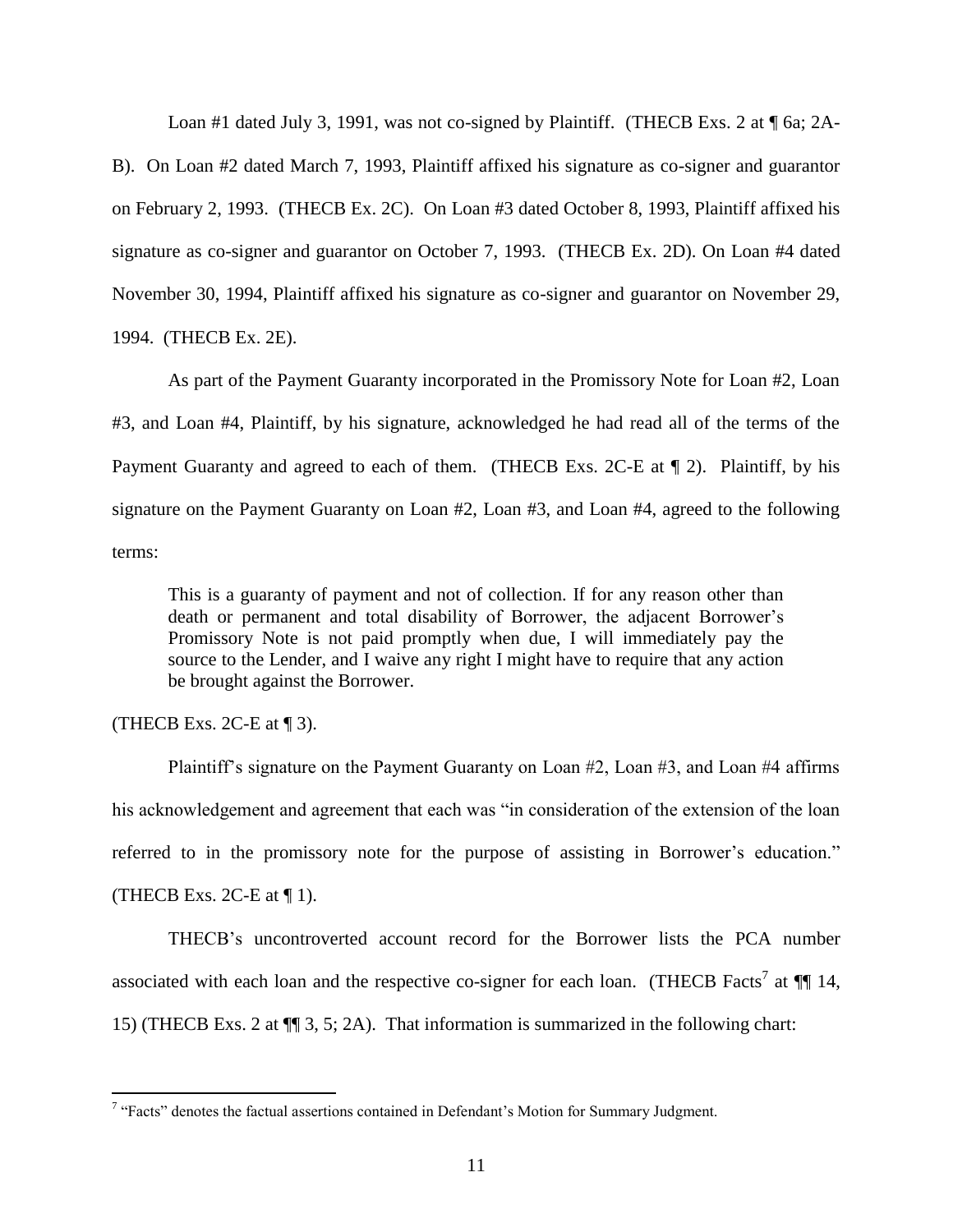| Loan # | <b>Series</b>             | Co-signer        | <b>Fund</b> | PCA # |
|--------|---------------------------|------------------|-------------|-------|
|        | Series 1991 Revenue Bonds | Not Plaintiff    | <b>RBF</b>  | 25177 |
|        | Series 1992 Bonds         | <b>Plaintiff</b> | <b>SLAF</b> | 26826 |
|        | Series 1993 Bonds         | Plaintiff        | SLAF        | 28059 |
|        | Series 1994 Bonds         | <b>Plaintiff</b> | SL AF       | 28061 |

Loan #1, not applicable here, has PCA # 25177 and was funded by the RBF. (THECB Facts at  $\P$ [ 14, 15) (THECB Exs. 2 at  $\P$ [ 5a, 6a; 2A). Loan #2, co-signed and guaranteed by Plaintiff, has PCA #26826, linking it to the SLAF and Series 1992 Bonds. (THECB Facts at ¶¶ 14, 16) (THECB Exs. 2 at ¶¶ 5b, 6b; 2A). Loan #3, co-signed and guaranteed by Plaintiff, has PCA #28059 linking it to the SLAF and Series 1993 Bonds. (THECB Facts at ¶¶ 14, 17) (THECB Exs. 2 at ¶¶ 5c, 6c; 2A). Loan #4, co-signed and guaranteed by Plaintiff has PCA #28061 linking it to the SLAF and Series 1994 Bonds. (THECB Facts at \[ 14, 18) (THECB Exs. 2 at ¶¶ 5d, 6d; 2A).

#### **IV. Condensed History and Background of Federal Student Loan Programs**

"The first student loans were created by the National Defense Education Act of 1958 (the "NDEA") which provided fellowships for graduate study and long-term, low-interest loans to needy undergraduates." Somers & Hollis, *Student Loan Discharge Through Bankruptcy*, 4 Am. Bankr. Inst. L. Rev. 457, 457 (1996) (citation omitted). The NDEA was significant because "it was the first broad-based financial aid program and represented a quantum leap in federal involvement in funding higher education." *Id*. at 457-58 (citation omitted).

"A cornerstone of Lyndon Johnson's Great Society was the Higher Education Act of 1965 (HEA)." *Id*. at 458; General Definition of Institution of Higher Education, 20 U.S.C. § 1001 (2012), *et seq*. The HEA contained several key provisions that were the origins of current federal financial aid. *Id*. "The HEA established educational opportunity grants for disadvantaged youths and also expanded the loan program." *Id*. "Aid was awarded to students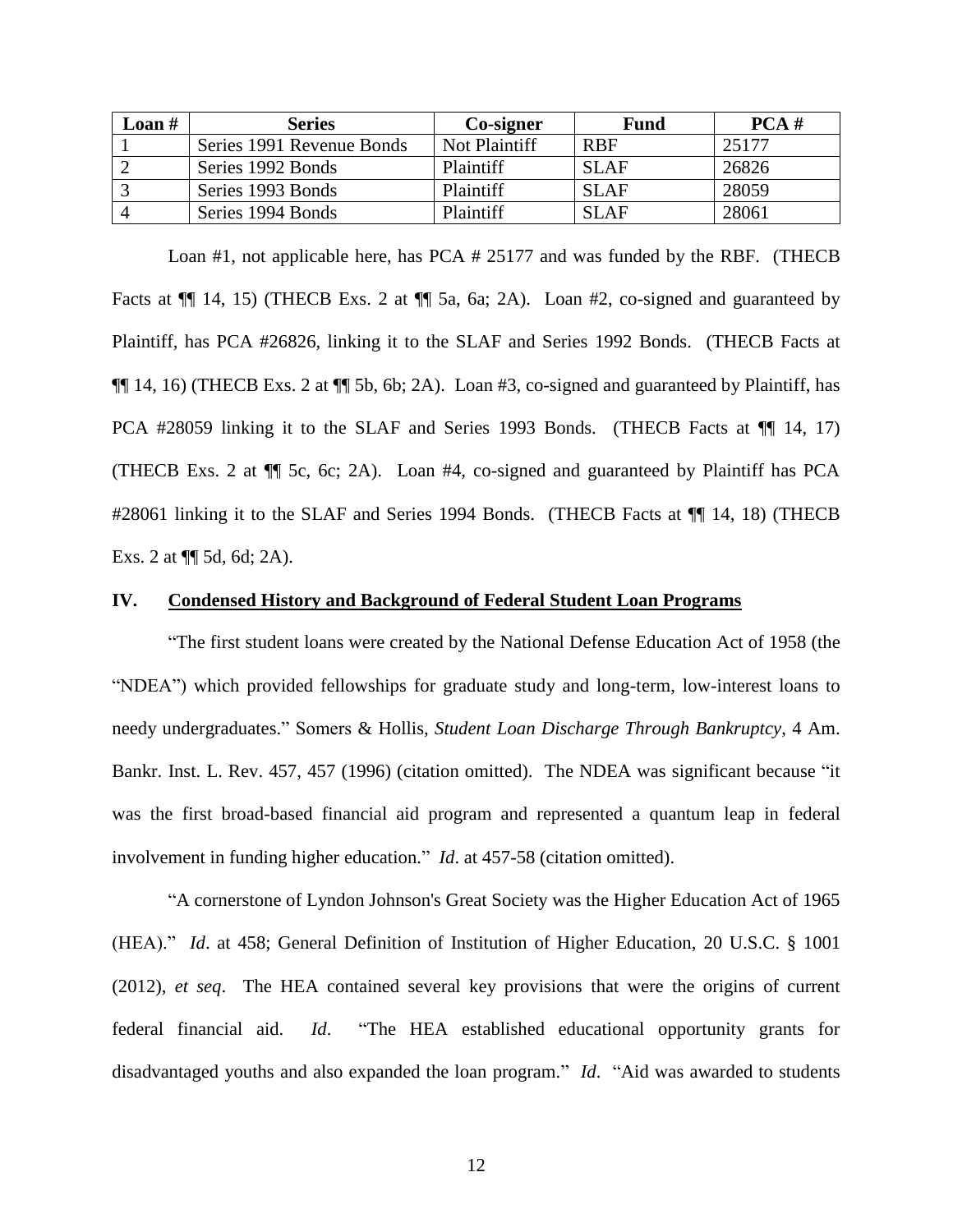in order to increase their access to post-secondary education programs." *Id*. (citation omitted). "Students could use the aid to attend universities, colleges, community colleges, technical schools, and various occupational training programs." *Id*. The HEA included the enactment of the Guaranteed Student Loan Program ("GSLP") which allowed low income students to qualify for student loans. Lemay & Cloud, *Student Debt and the Future of Higher Education*, 34 J.C. & U.L. 79, 80 (2007).

Further expanding the programs, Congress passed the Higher Education Amendments of 1992, which added the Unsubsidized Stafford Program to the GSLP. These expansions to the GSLP have taken form in the Federal Family Education Loan Program ("FFELP"), which now encompasses subsidized and unsubsidized loans; PLUS loans for parents (established in 1981); and loan consolidation. The loans under FFELP are available through lenders that contract with the federal government. The third loan program available to students falls under the Federal Direct Loan Program. This program offers the same loans as the FFELP, but the loans come directly from the federal government and are available only to the neediest students. These programs are all used by the Department of Education ("ED") to provide loans to students who meet the need standards established for each respectively. *Id*. at 80-81 (citations omitted).

There have been additional federal student loan aid programs enacted to assist students for attending college and other post-secondary educations that are not relevant to the Court's analysis. The Court notes that at the time the Plaintiff co-signed the student loans in 1993 and 1994, there had been significant legislation at the federal level regarding student loan financing. The Court recognizes that the loans at issue in this proceeding are State of Texas loans, but the increased level of federal funding for student loans and attendant defaults by student loan borrowers has affected how Congress and the courts have dealt with student loan litigation.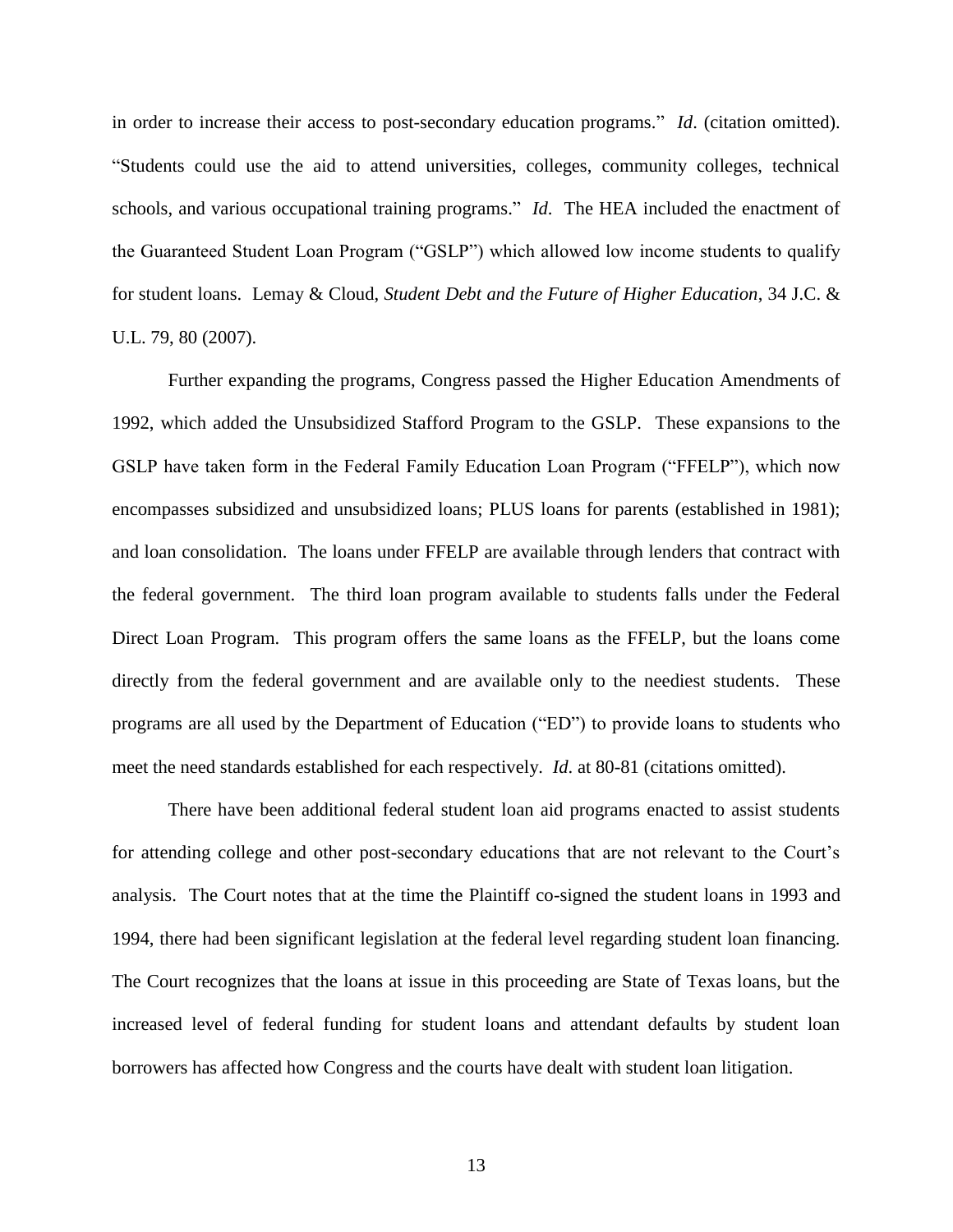## **V. The Evolution of 11 U.S.C. § 523(a)(8) Through 1998**

Under the Bankruptcy Act of 1898, student loans were dischargeable and treated like other dischargeable unsecured debt. *See* Frank T. Bayuk, Comment, *The Superiority of Partial Student Loans under 11 U.S.C. § 523(a)(8): Ensuring a Meaningful Existence for the Undue Hardship Exception*, 31 Fla. St. U.L. Rev. 1091, 1094 (2004) (citation omitted). Nonetheless, as student loan borrowing and an attendant rise in defaults increased during the twentieth century, there was increased attention as to whether such abuses should be curbed in the bankruptcy context. *Id*. Notably, when the 1973 Congressional Commission on Bankruptcy Laws ("Commission") convened to discuss and propose reforms to the Act of 1898, the Commission noted that professionals were obtaining degrees financed with large amounts of student loan debt and subsequently discharging the debt through bankruptcy. *Id*. Moreover, the Commission found such abuses as a threat to the continuance of education loan programs. *Id*. As a result, the Commission proposed in its Report that, in the absence of undue hardship, student loans would be nondischargeable in bankruptcy unless the first payment due on the note became due more than five years prior to the petition date. *Id*. at 1094 (citation omitted) (there was no empirical evidence available to suggest that there was a wide spread abuse of discharging student loans in bankruptcy, but rather a public perception of abuse).

Congress codified the Commission's proposals in the Education Amendments of 1976. *Id.* at 1095 (citing *Education Amendments of 1976*, Pub L. No. 94-482, § 439A, 90 Stat. 2081, 2141 (repealed 1978)). During the Congressional debate over what became the Bankruptcy Reform Act of 1978, both the Senate and the House debated whether or not to include a provision regarding the nondischargeability of student loan debt. *Id*. Although the House would have made student loans dischargeable, the House ultimately acquiesced to the Senate's proposal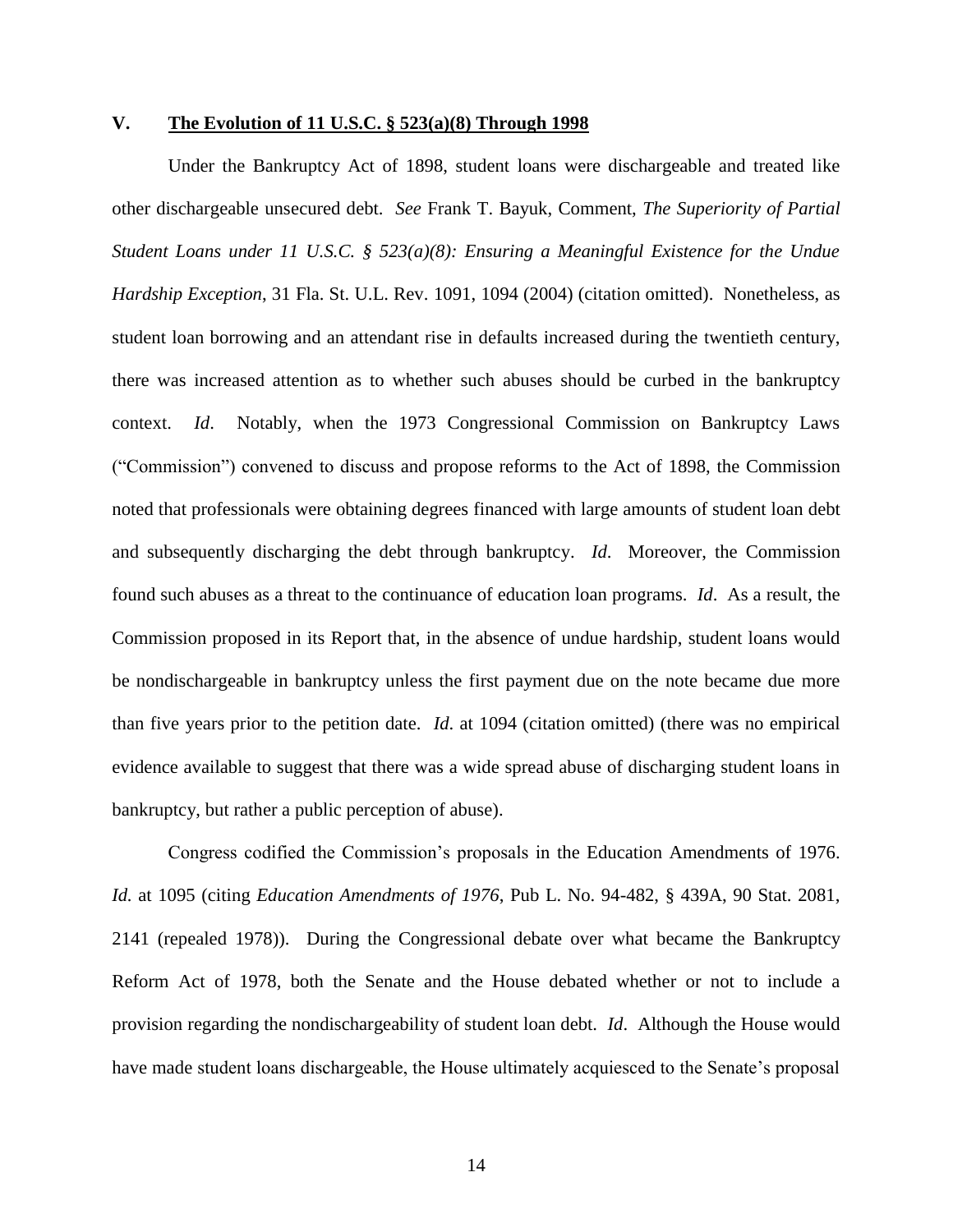of codifying the Education Amendments of 1976 into the Bankruptcy Code. *Id*. at 1096. In 1990, the "look back" period under  $\S$  523(a)(8) was extended to seven years (exclusive of any suspension of repayment period) and Congress altered the original language of  $\S$  523(a)(8) to conform the language to the version as it exists today. *Id*. As such, Congress also extended the reach of § 523(a)(8) to include more educational loans. *Id*.

Thereafter, on October 7, 1998, President Clinton signed the Higher Education Amendments of 1998 (the 1998 HEA), which provided federal funding for education loans at a reduced rate of interest. The 1998 HEA also contained two specific changes regarding the collection of student loans. The first relates to  $\S$  523(a)(8) and the dischargeability of student loans; and the second, to the enforcement of state court judgments by the federal government for unpaid student loans. Section 971 of the 1998 HEA eliminated the automatic seven-year discharge requirement of  $\S$  523(a)(8). In addition,  $\S$  484 of the 1998 HEA provides that the United States may register a state court judgment for an unpaid student loan in federal district court by filing a certified copy of the judgment and a copy of the assignment or transfer. As such, the United States no longer needs to file a complaint to secure a separate judgment for an unpaid student loan that has been adjudicated by a state court. The 1998 HEA applies only to cases filed after October 7, 1998, and did not affect pending cases. $8$  Congress subsequently amended § 523(a)(8) in 2005 under the Bankruptcy Abuse Prevention and Consumer Protection Act ("BAPCPA") to apply to private loans as well.

## **VI. Was the Plaintiff's Guaranty Dischargeable Under § 528(a)(8) in 1997?**

 $\overline{a}$ 

Under the version in effect on August 12, 1997, 11 U.S.C. § 523(a)(8) excepts from discharge debts that are "educational . . . loans made, insured or guaranteed by a governmental

<sup>&</sup>lt;sup>8</sup> Neither party has argued that the temporal requirement of the prior  $\S$  523(a)(8) (the look back period of seven years) applies here because as the Court understands the guaranty under the promissory notes, Plaintiff's obligation to pay on the notes arose post-discharge.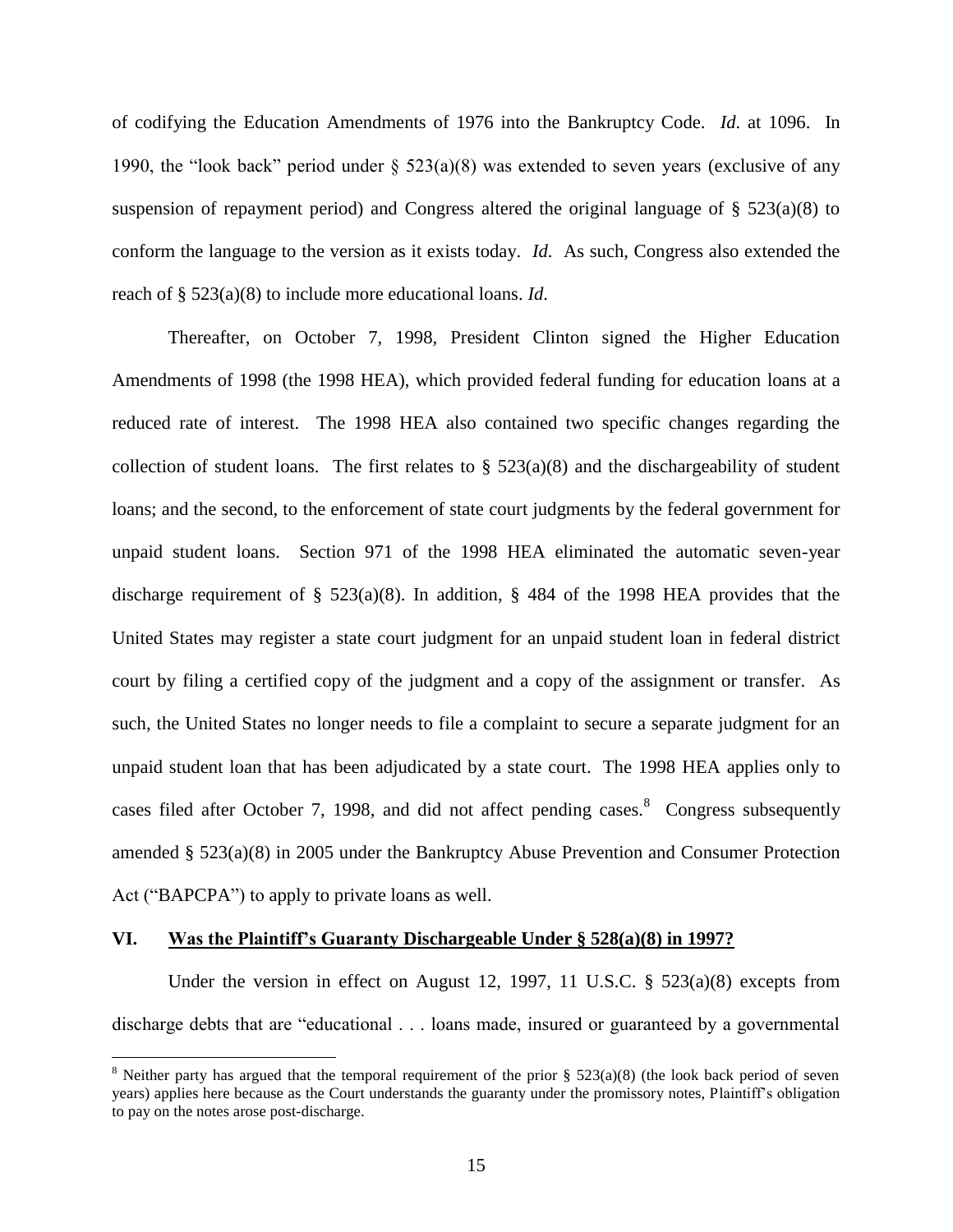unit or nonprofit institution." 11 U.S.C. § 523(a)(8) (1997) (emphasis supplied).<sup>9</sup> The creditor must show: "(1) the existence of a debt; (2) made for an educational loan; and (3) made, insured, or guaranteed by a government unit, or made under any program funded in whole or part by a governmental unit of nonprofit institution." *In re Tollison*, 305 B.R. 656, 659 (Bankr. N.D. Miss. 2004). $^{10}$ 

As an initial matter, the existence of the debt is undisputed; the Plaintiff signed the guaranty on all three Promissory Notes. Further, the consideration for the debt is contained in the Payment Guaranty. The Promissory Notes also state that the loans are for educational purposes. Additionally, Plaintiff, as the debtor in a Chapter 7 case, listed the debt to THECB on his Schedule "F", and did not indicate that the debt was disputed. The THECB proof of claim, which was not objected to, clearly asserts that the Plaintiff's liability is non-dischargeable. The State of Texas originated the loans from bonds in which the general public invested.

Plaintiff argues that the term "educational loan" is not defined in  $\S$  523(a)(8). The Court agrees. Utilizing the premise that the term "educational loan" is somehow ambiguous or undefined, Plaintiff posits that this Court should examine  $\S$  523(a)(8)'s legislative history to divine what Congress intended the scope of  $\S$  523(a)(8) to be at the time that Plaintiff co-signed

 $\overline{a}$ 

 $^{9}$  11 U.S.C. § 523(a)(8) (1997). Exceptions to discharge.

<sup>(</sup>a) A discharge under section 727, 1141, 1228(a), 1228(b), or 1328(b) of this title does not discharge an individual debtor from any debt—

<sup>(8)</sup> for an educational benefit overpayment or loan made, insured or guaranteed by a governmental unit, or made under any program funded in whole or in part by a governmental unit or nonprofit institution, or for an obligation to repay funds received as an educational benefit, scholarship or stipend, unless  $-$  (A) such loan, benefit, scholarship, or stipend overpayment first became due more than 7 years (exclusive of any applicable suspension of the repayment period) before the date of the filing of the petition; or (B) excepting such debt from discharge under this paragraph will impose an undue hardship on the debtor and the debtor's dependents[.]

 $10$  Plaintiff argues that THECB was required to file a complaint to determine the dischargeability of debt under § 523(a)(8). Section 523(a)(8) complaints must be initiated by the debtor, not the creditor. The Plaintiff offers no basis why THECB was required to file a complaint in 1997.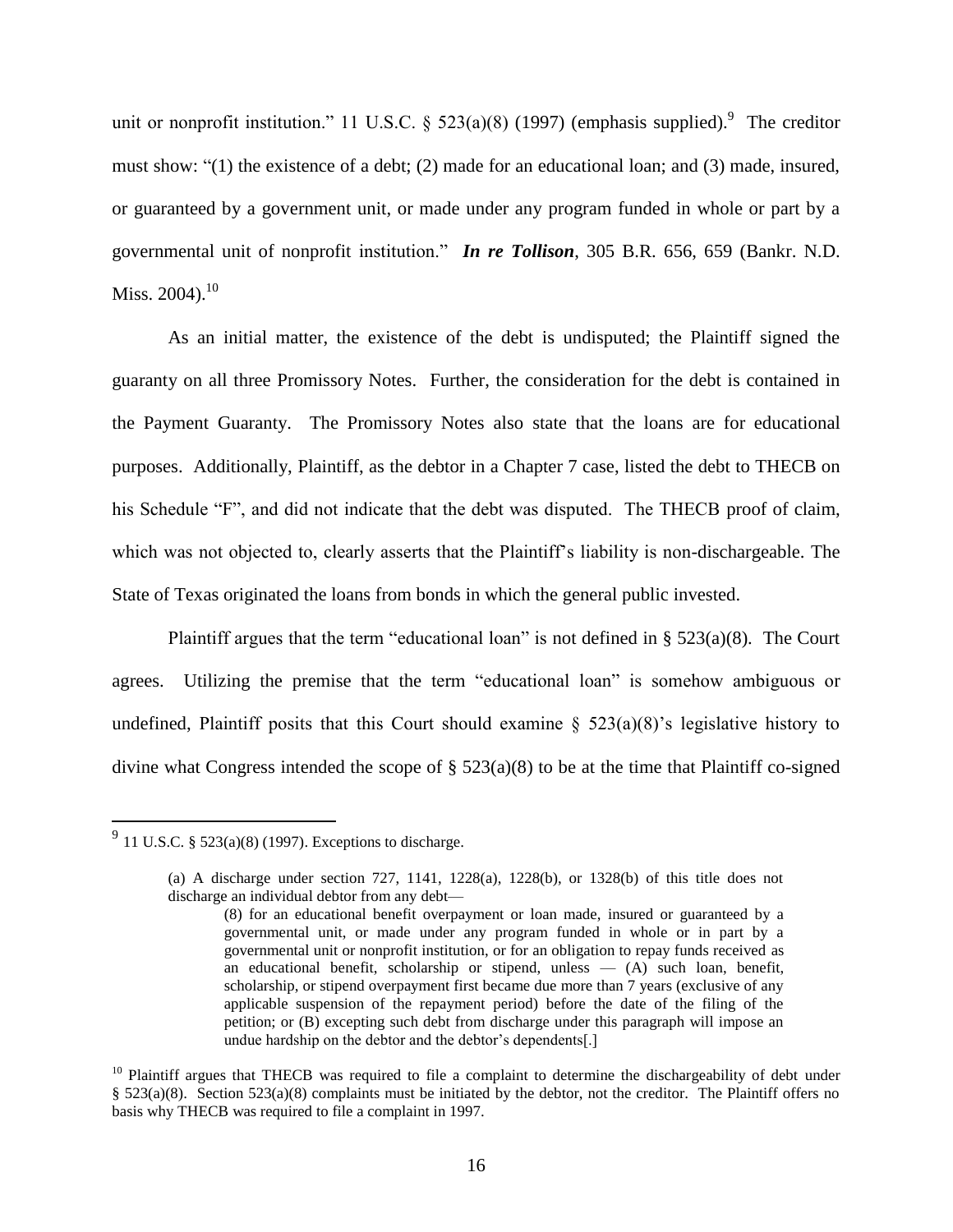the Promissory Notes. Plaintiff suggests that this Court must determine if Congress intended to apply  $\S$  523(a)(8) to state-funded student loans. Plaintiff then cites to a number of authorities that find that consulting legislative history is appropriate to ascertain what Congress intended when it enacted § 523(a)(8). (Pl's Resp.<sup>11</sup> at  $\P\P$  41-53). Plaintiff further argues that the State of Texas loans would be private student loans that were not insured or guaranteed by a government agency. Without any indication that Congress considered, debated, or intended to limit the scope of dischargeability to only federal loans, Plaintiff argues that because the precursor to  $\S$  523(a)(8) was the HEA of 1965 – which created the GSLP – that Congress, by implication, intended to limit § 523(a)(8) to federal loans. (Pl's Resp. at ¶¶ 50-53). The Court has considered and reviewed the authority in support of these contentions and finds that none of the authorities cited support these conclusions.

Plaintiff cites the Fifth Circuit's opinion in *In re Murphy*, 282 F.3d 868, 870 (5th Cir. 2002), for the proposition that, because the Fifth Circuit held that an "educational loan" was not limited to just tuition and books under the Federal Family Education Loan Program ("FFELP"), the Fifth Circuit also found that the reason loans under the FFELP were non-dischargeable was because the loans were federally guaranteed loans. (Pl's Resp. at ¶ 45). The Court disagrees with Plaintiff's reasoning. The Fifth Circuit stated in *Murphy*:

We conclude that the *text of the Bankruptcy Code*, the Federal Family Education Loan Program ("FFELP"), and *Murphy's promissory notes* support nondischargeability. In other words, *it is the purpose*, not the use, of the loan that controls. Treating FFELP guaranteed loans uniformly, regardless of actual use, is true to the text and will prevent recent graduates from reneging on manageable debts and will preserve the solvency of the student loan system.

*Murphy*, 282 F.3d at 870 (emphasis added).

 $\overline{a}$ 

<sup>&</sup>lt;sup>11</sup> "Pl's Resp." denotes Plaintiff's Response to Defendant THECB's Motion for Summary Judgment (ECF No. 17).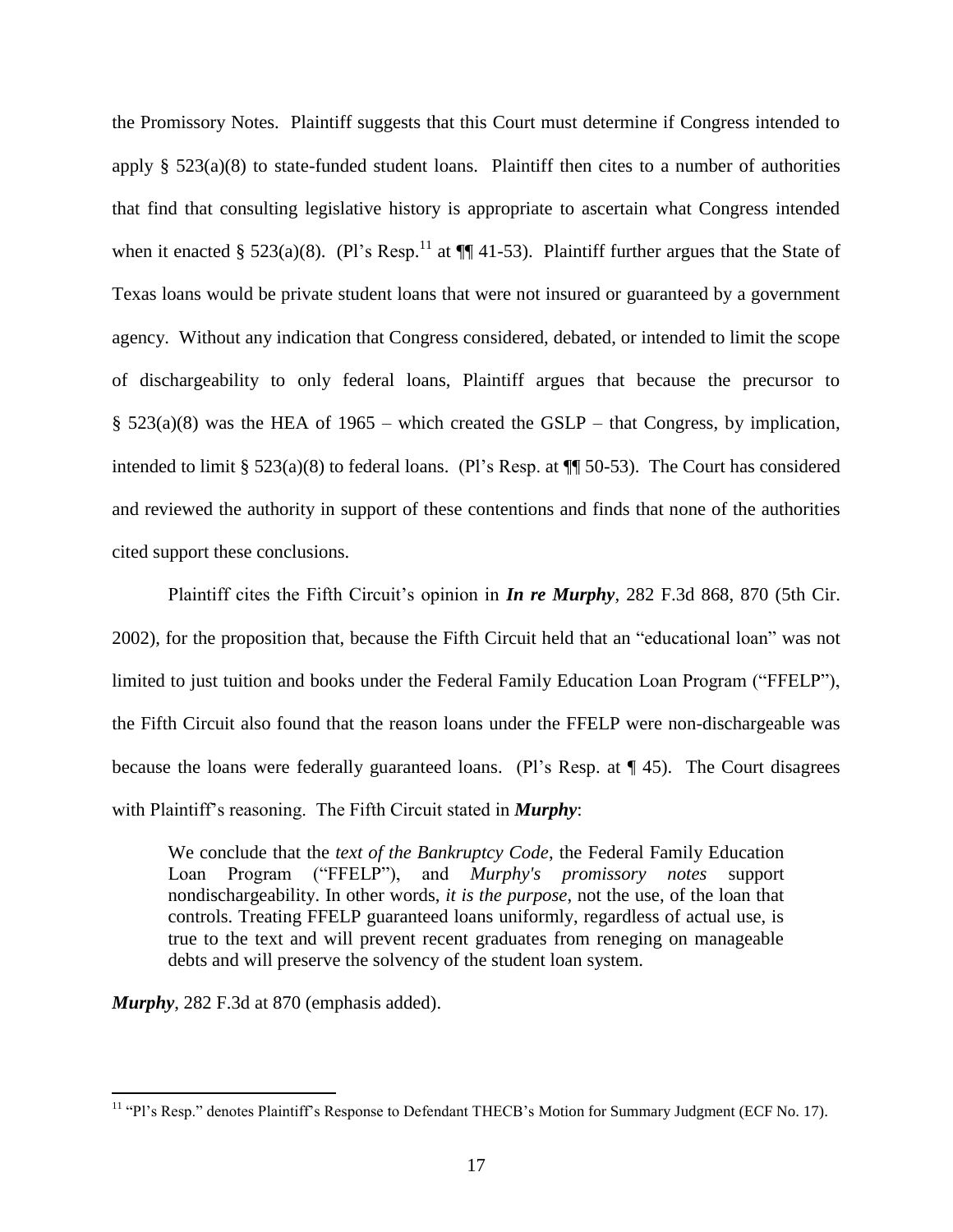The Court agrees with Plaintiff that the Fifth Circuit did analyze the dischargeability of student loans under the FFLEP; but the Circuit's analysis was not limited to just applying the FFLEP to  $\S$  523(a)(8). Rather, the Fifth Circuit explained that the purpose of the loan, not the use, controls to determine whether a student loan expense is dischargeable. In addition, the Court finds persuasive the reasoning of the court in *Karben v. ELSI, et al (In re Karben)*, 201 B.R. 681 (Bankr. S.D.N.Y. 1996), in which the court considered whether § 523(a)(8) applied to the debtor's parents who were the co-signers for the debtor's student loans. In *Karben*, the court held that:

[A]rguments and assumptions based on legislative history cannot override the legislative intent expressed in the clear words of the statute. The statutory language draws no distinction between obligors on an educational loan. The plain meaning of the statute strongly suggests that educational loans are nondischargeable whether the named borrower is a student or not. Indeed, the exceptions to the nondischargeability of student loans are "carefully delineated in subsections (A) and (B)." *[Barth v. Wisconsin Higher Education Corp.](https://a.next.westlaw.com/Link/Document/FullText?findType=Y&serNum=1988077378&pubNum=164&fi=co_pp_sp_164_149&originationContext=document&transitionType=DocumentItem&contextData=%28sc.UserEnteredCitation%29#co_pp_sp_164_149)* **(***In re Barth*)[, 86 B.R. 146, 149 \(Bankr.](https://a.next.westlaw.com/Link/Document/FullText?findType=Y&serNum=1988077378&pubNum=164&fi=co_pp_sp_164_149&originationContext=document&transitionType=DocumentItem&contextData=%28sc.UserEnteredCitation%29#co_pp_sp_164_149) W.D. Wis.1988). . . . "The policy behind [section 523](https://a.next.westlaw.com/Link/Document/FullText?findType=L&pubNum=1000546&cite=11USCAS523&originatingDoc=I266490b06eae11d9bd09d9bdc1d194d4&refType=LQ&originationContext=document&transitionType=DocumentItem&contextData=%28sc.UserEnteredCitation%29) was to give all educational loans, [sic] special treatment in bankruptcy. Namely, they were excepted from discharge." *[Feenstra v. New York](https://a.next.westlaw.com/Link/Document/FullText?findType=Y&serNum=1985137237&pubNum=164&fi=co_pp_sp_164_110&originationContext=document&transitionType=DocumentItem&contextData=%28sc.UserEnteredCitation%29#co_pp_sp_164_110)  [State Higher Education Services Corporation](https://a.next.westlaw.com/Link/Document/FullText?findType=Y&serNum=1985137237&pubNum=164&fi=co_pp_sp_164_110&originationContext=document&transitionType=DocumentItem&contextData=%28sc.UserEnteredCitation%29#co_pp_sp_164_110)* **(***In re Feenstra***)**, 51 B.R. 107, 110 (Bankr. [W.D.N.Y.](https://a.next.westlaw.com/Link/Document/FullText?findType=Y&serNum=1985137237&pubNum=164&fi=co_pp_sp_164_110&originationContext=document&transitionType=DocumentItem&contextData=%28sc.UserEnteredCitation%29#co_pp_sp_164_110) 1985).

*Karben*, 201 B.R. at 683.

The Court recognizes that  $\S$  523(a)(8) has been amended several times since 1978 and that the amendments to  $\S$  523(a)(8) have further restricted a debtor's ability to discharge student loans. That said, the Court agrees with the Defendant in finding that if the plain meaning of the statute is clear, referencing its legislative history is neither necessary nor proper. *Estate of Cowart v. Nicklos Drilling Co.*, 505 U.S. 469, 475 (1992) (noting that when a statute is clear on an issue, judicial inquiry into the statute's meaning, in all but the most extraordinary circumstance, is finished); *Kentucky Higher Educ. Assistance Auth. v. Norris (In re Norris)*, 239 B.R. 247, 250 (Bankr. M.D. Ala. 1999) ("When interpreting a statute the court must begin,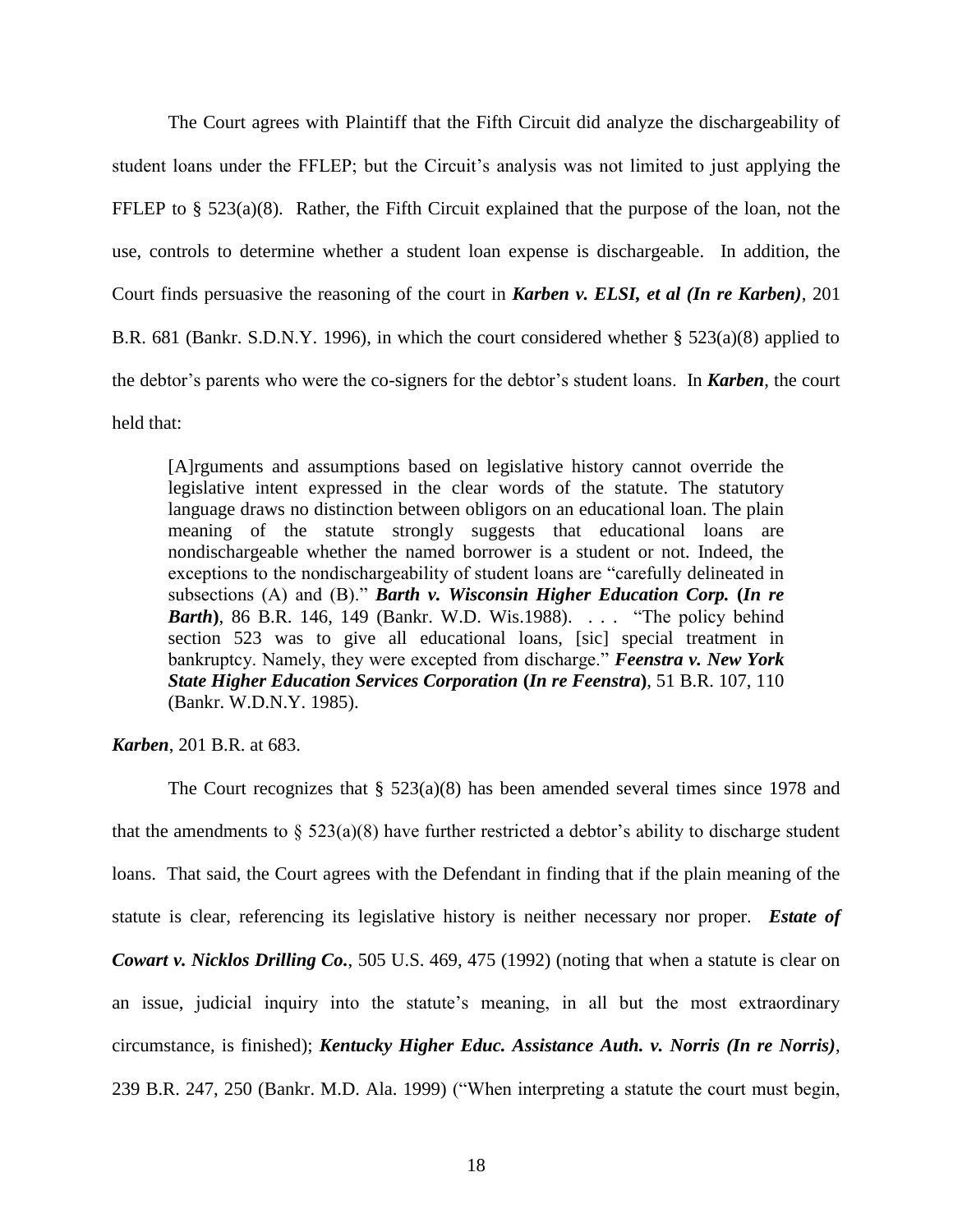and often end, with the plain language of the statute."). When a statute's language is plain, "the sole function of the courts is to enforce it according to its terms." *Palmer v. Student Loan Fin. Corp. (In re Palmer)*, 153 B.R. 888, 894 (Bankr. D.S.D. 1993) (citing *Caminetti v. United States*, 242 U.S. 470, 485 (1917)). Section 523(a)(8) does not contain a qualification or limitation that it only applies to federally funded student loans. If Congress had intended such a limitation, Congress could have limited the application of § 523(a)(8) to federally funded student loans by writing that limitation into the statute.

The Third Circuit in *Pelkowski v. Ohio Student Loan Commission, et al (In re Pelkowski)*, 990 F.2d 737 (3rd Cir. 1992), found that a co-obligor on a student loan debt could not discharge her obligation on the basis that § 523(a)(8) did not apply to co-obligors of student loan debt. In reaching its conclusion that  $\S$  523(a)(8) applies to co-obligors, the Third Circuit found that the statutory language of  $\S$  523(a)(8) makes no distinction based on the status of the borrower as student or as beneficiary of the education. *Id***.** at 741. Moreover, the court found that § 523(a)(8) does not refer to a "student debtor" nor does § 523(a)(8) limit a discharge of any debtor from any debt for a covered educational loan. *Id*. The *Pelkowski* court held that, "In the absence of clearly expressed contrary legislative intent, the statutory language must be regarded as conclusive." *Id*. (citations omitted). Like the Plaintiff in this adversary proceeding, the debtor in *Pelkowski* attempted to create ambiguity in the statute by arguing that the statute's silence on co-obligors is an indication that a court must resort to legislative history interpretation. *Id*. at 741-42. The Third Circuit found such reasoning unpersuasive, holding:

We see no reason to create an ambiguity. If Congress had intended that [section](https://a.next.westlaw.com/Link/Document/FullText?findType=L&pubNum=1000546&cite=11USCAS523&originationContext=document&transitionType=DocumentItem&contextData=%28sc.DocLink%29#co_pp_5b89000035844)   $523(a)(8)$  not apply to non-student co-makers of educational loan debt, we assume that it would have so stated. *See, e.g., [Consumer Prod. Safety Comm'n](https://a.next.westlaw.com/Link/Document/FullText?findType=Y&serNum=1980116766&pubNum=708&fi=co_pp_sp_708_2056&originationContext=document&transitionType=DocumentItem&contextData=%28sc.DocLink%29#co_pp_sp_708_2056),* 447 U.S. [at 109, 100 S.](https://a.next.westlaw.com/Link/Document/FullText?findType=Y&serNum=1980116766&pubNum=708&fi=co_pp_sp_708_2056&originationContext=document&transitionType=DocumentItem&contextData=%28sc.DocLink%29#co_pp_sp_708_2056) Ct. at 2056.

*Pelkowski*, 990 F.2d at 742.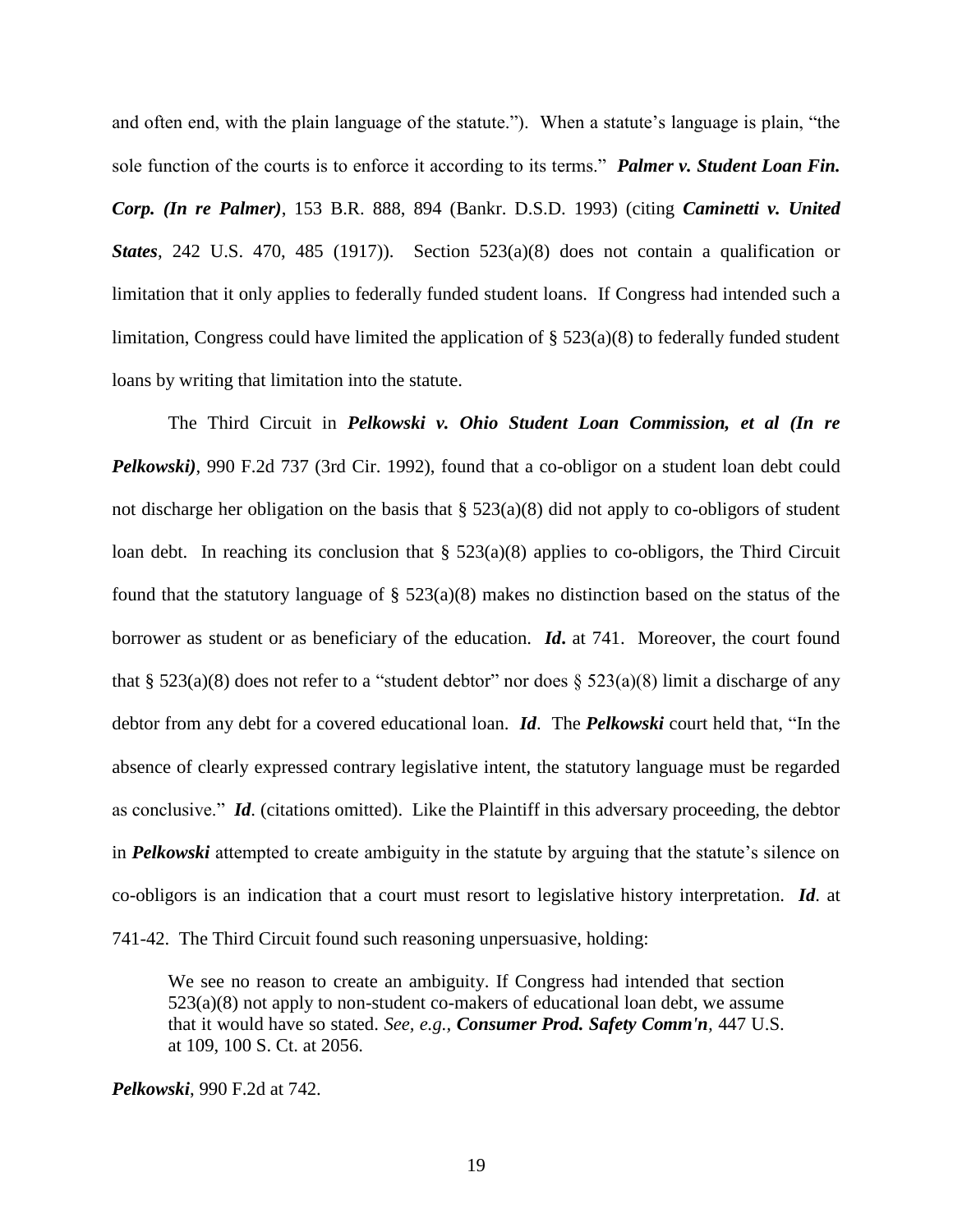The Third Circuit further held:

The Supreme Court has cautioned against reading "much into nothing. Congress cannot be expected to specifically address each issue of statutory construction which may arise." *[Albernaz v. United States](https://a.next.westlaw.com/Link/Document/FullText?findType=Y&serNum=1981110760&pubNum=708&fi=co_pp_sp_708_1143&originationContext=document&transitionType=DocumentItem&contextData=%28sc.DocLink%29#co_pp_sp_708_1143),* 450 U.S. 333, 341, 101 S. Ct. 1137, 1143, 67 L. [Ed.2d 275 \(1981\);](https://a.next.westlaw.com/Link/Document/FullText?findType=Y&serNum=1981110760&pubNum=708&fi=co_pp_sp_708_1143&originationContext=document&transitionType=DocumentItem&contextData=%28sc.DocLink%29#co_pp_sp_708_1143) *see [United States v. Standefer](https://a.next.westlaw.com/Link/Document/FullText?findType=Y&serNum=1979137226&pubNum=350&fi=co_pp_sp_350_1084&originationContext=document&transitionType=DocumentItem&contextData=%28sc.DocLink%29#co_pp_sp_350_1084),* 610 F.2d 1076, [1084 \(3d Cir.1979\)](https://a.next.westlaw.com/Link/Document/FullText?findType=Y&serNum=1979137226&pubNum=350&fi=co_pp_sp_350_1084&originationContext=document&transitionType=DocumentItem&contextData=%28sc.DocLink%29#co_pp_sp_350_1084) (en banc), *aff'd,* [447 U.S. 10, 100 S.](https://a.next.westlaw.com/Link/Document/FullText?findType=Y&serNum=1980116762&pubNum=708&originationContext=document&transitionType=DocumentItem&contextData=%28sc.DocLink%29) Ct. 1999, 64 L. Ed.2d 689 [\(1980\).](https://a.next.westlaw.com/Link/Document/FullText?findType=Y&serNum=1980116762&pubNum=708&originationContext=document&transitionType=DocumentItem&contextData=%28sc.DocLink%29) In section  $523(a)(8)$ , Congress has enacted a provision to except from discharge "any debt ... for an educational loan." The legislative history reveals a clear congressional intent to prevent debtor abuse of the Program and depletion of the Program's resources.

### *Pelkowski*, 990 F.2d at 743-44.

 $\overline{a}$ 

The Third Circuit's reasoning is dispositive of Plaintiff's argument that this Court must resort to legislative history to resolve what Congress intended regarding the application of § 523(a)(8) to state funded student loans. Simply put, there is nothing in the legislative history that would require this Court to limit the application of  $\S$  523(a)(8) to federally funded student loans.

In addition, the Court notes that several courts have rejected Plaintiff's assertion that Congress intended to limit the scope of  $\S$  523(a)(8) to federal loans. As noted in Plaintiff's Motion, prior to 1997, several courts had been applying § 523(a)(8) to state loan programs. *See generally*, *e.g*., *In re Chisari*, 183 B.R. 963 (Bankr. M.D. Fla. 1995) (Florida Dep't of Education); *In re Halverson*, 189 B.R. 840 (Bankr. N.D. Ala. 1995) (Pennsylvania Higher Education Assistance Agency); *In re Myers*, 150 B.R. 139 (Bankr. W.D. Pa. 1993) (Pennsylvania Higher Education Assistance Agency). While the issue of whether § 523(a)(8) applied to state-funded student loans was not part of these courts' rulings, it is clear that bankruptcy courts have accepted the principle that §  $523(a)(8)$  applies to state-funded student loans.<sup>12</sup>

 $12$  Plaintiff also suggest that this Court should examine the Truth in Lending Act ("TILA") to discern what is meant by a "private education loan." The Court need not engage in this exercise because the TILA has no bearing on this Court's construction of  $\S$  523(a)(8).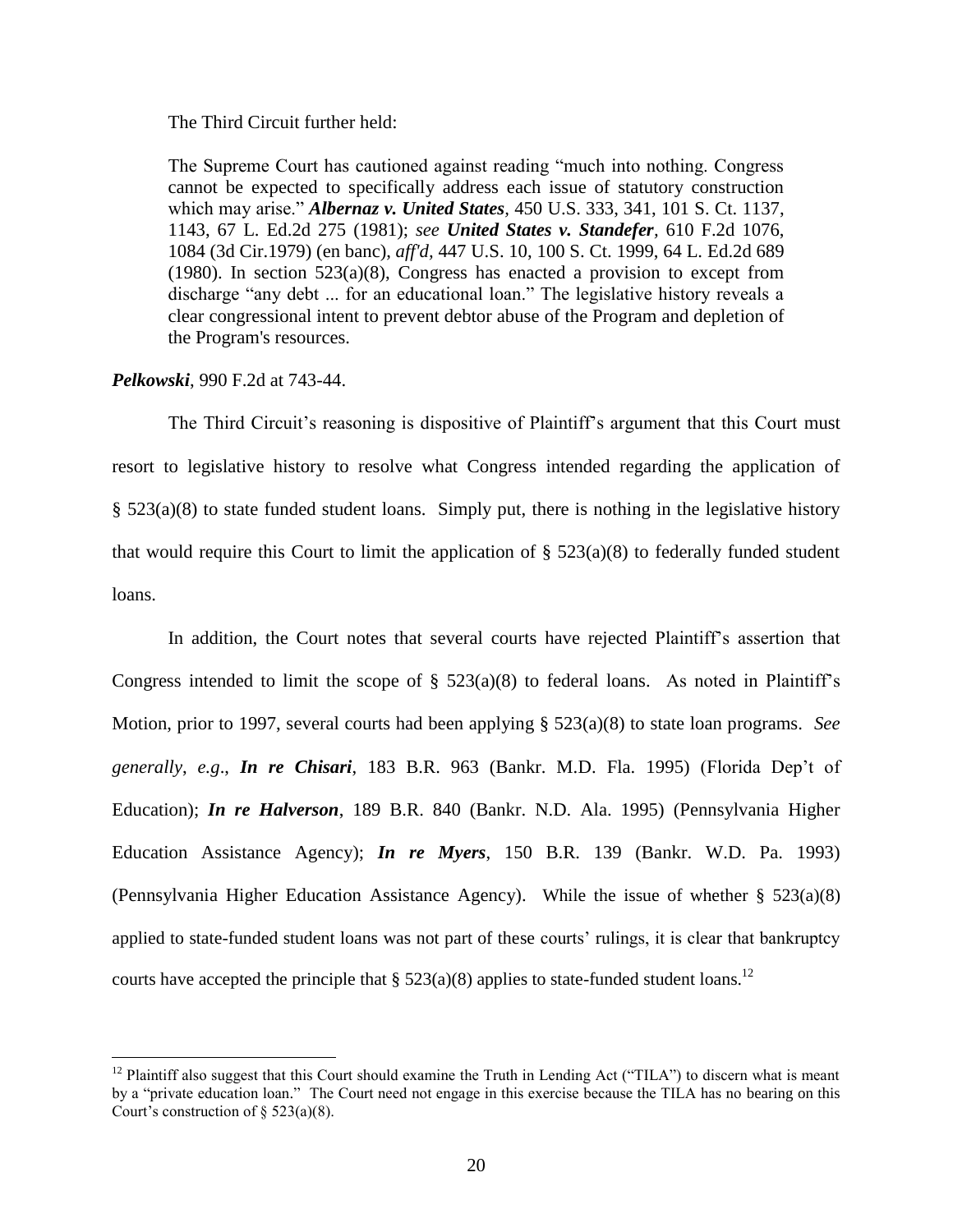#### **VII. Are the Loans Made, Insured, or Guaranteed by a "Governmental Unit"?**

Plaintiff alleges in his Response that the College Access Loans to Ms. Durbin were not made, insured or guaranteed by a governmental unit. (Pl's Resp. at ¶ 61). Plaintiff further suggests that there are material issues of fact regarding the status of THECB as a governmental unit. Additionally, Plaintiff argues that, in administering the Hinson-Hazlewood CAL loan program, the THECB is not performing a governmental function. (Pl's Resp. at ¶ 64 citing *Muir v. Sallie Mae Servicing Corp., et al (In re Muir)*, 239 B.R. 213, 217 (Bankr. D. Mont. 1999)). 13

The Court disagrees with Plaintiff's reasoning. "An educational loan 'made by' a governmental unit within the meaning of Section  $523(a)(8)$  is one in which a governmental unit is the lender and the holder of the loan obligation. The particular fund on which the governmental unit draws to fund the loan does not alter the definition." *In re Shore*, 707 F.2d 1337, 1339 (11th Cir. 1983). THECB is listed on the Promissory Notes as the Lender, and qualifies as a maker of loans under textbook common definitions. THECB made the College Access Loans to the Borrower using funds from the SLAF. Moreover, the Bankruptcy Code defines the term "governmental unit" as "United States; State; Commonwealth; District; Territory; municipality; foreign state; department, agency, or instrumentality of the United States […], a State, a Commonwealth, a District, a Territory, a municipality, or a foreign state; or other foreign or domestic government." § 101(27). The THECB has conclusively demonstrated that it qualifies as a "governmental unit" under § 101(27).

Plaintiff has not provided competent summary judgment evidence to support his assertion that the College Access Loans were made from "private funds." (Cmplt. at ¶¶ 80-82). A review of

 $\overline{a}$ 

<sup>&</sup>lt;sup>13</sup> Plaintiff maintains that *Muir* establishes that a state entity does not qualify as a governmental agency if it is not an "arm of the state." *Muir*, 239 B.R. at 217. That is partially correct. *Muir* holds that for an entity to assert sovereign immunity as a defense to a suit, the affected agency must be an "arm of the state." *Id*. Therefore, in *Muir*, the question was whether the debtor could sue a state agency in bankruptcy court where the affected state agency raised a sovereign immunity defense. The *Muir* court did not find, however, for definitional purposes under the Code, that the lending and guaranteeing of student loan debt by a government agency disqualifies that agency from the definition of a governmental unit under § 101(27).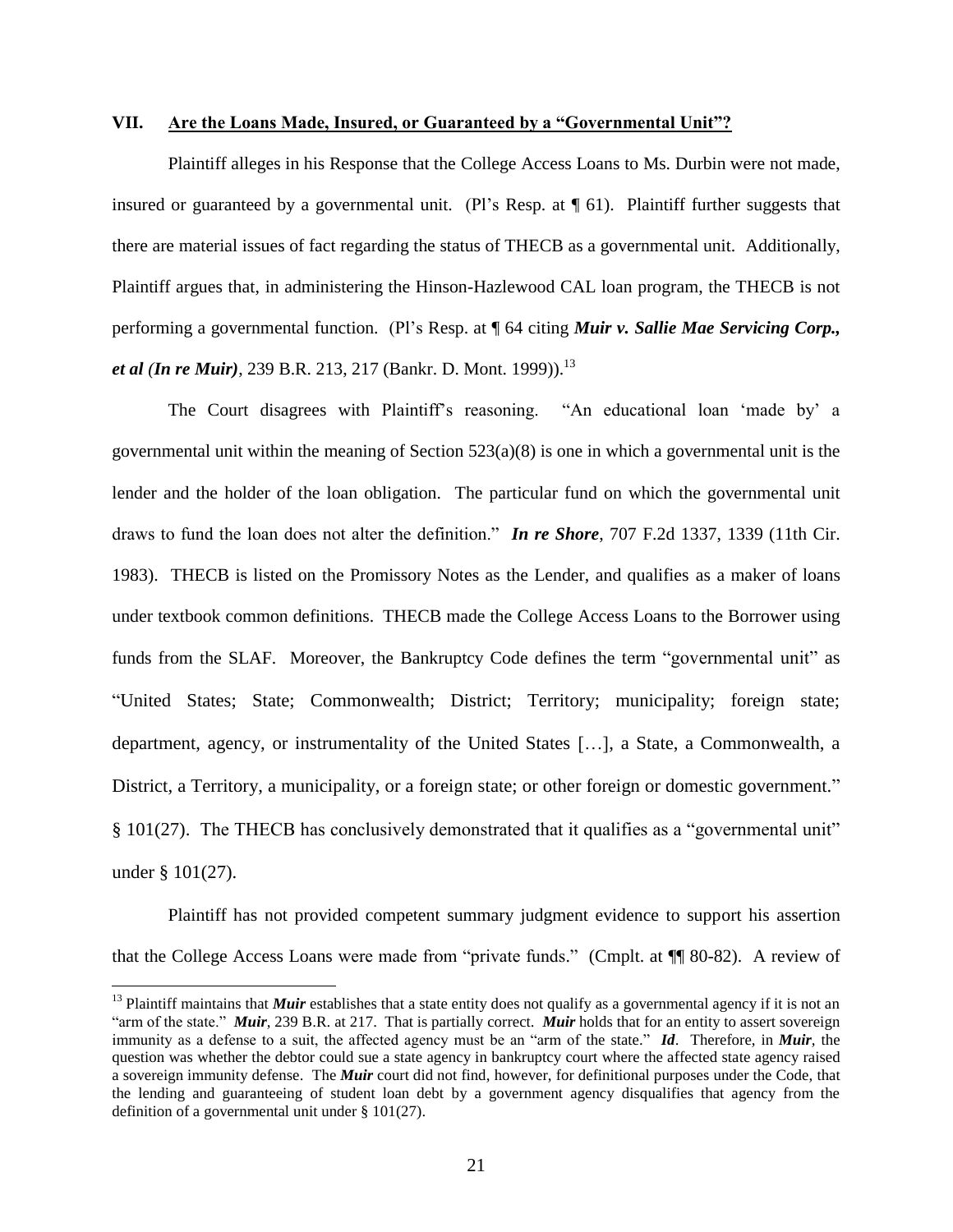the Promissory Notes indicates that THECB is listed as the Lender on the Promissory Notes and THECB's representative signed each of the Promissory Notes. (THECB Exs. 2C-E). The argument also ignores the THECB's statutory authority to issue bonds and then use the proceeds from the bond sales to make the loans. Moreover, all the College Access Loans Plaintiff co-signed were funded by general obligation bonds backed by the State of Texas.

In addition to THECB being the maker of the College Access Loans Plaintiff co-signed, it is clear that the CAL debt is guaranteed by a governmental unit. The CAL debt here is for loans that were funded by the State of Texas College Student Loan Bonds, Series 1992, Series 1993, and Series 1994. The Official Statement for each of these Bond Series states that they "are general obligations of the State of Texas and are issued by the Texas Higher Education Coordinating Board (the "Board"), under the authority of the Constitution and laws of the State of Texas, particularly Chapter 52, Texas Education Code, as amended." As general obligations of the State of Texas, the loans are guaranteed by the State of Texas, a governmental unit as defined by Bankruptcy Code § 101(27).

In addition to being an educational loan made by a governmental unit, the CAL debt also qualifies as educational loans made under a program funded in whole or in part by a governmental unit. *See* § 523(a)(8) (1997). The Plaintiff's Complaint uses the terms 'private' and 'guaranteed' to arrive at contextual meanings of those terms within different statutes. THECB, through its legislative and constitutional authority, issued bonds that funded the CAL Program loans. In paragraphs 83-90 of the Complaint, Plaintiff argues that CAL Program loans are not funded by a governmental unit in whole or in part by focusing on the RBF. The College Access Loans Plaintiff co-signed were not funded by the RBF. He co-signed three College Access Loans that were funded through the SLAF by general obligation bonds backed by the State of Texas. Plaintiff fails to recognize that CAL Programs loans are funded through several sources, not exclusively the RBF, and the THECB specifically tracks and segregates the funds associated with each bond issue. In this case, the Borrower's College Access Loans, tracked by THECB and the Comptroller's Office, are specifically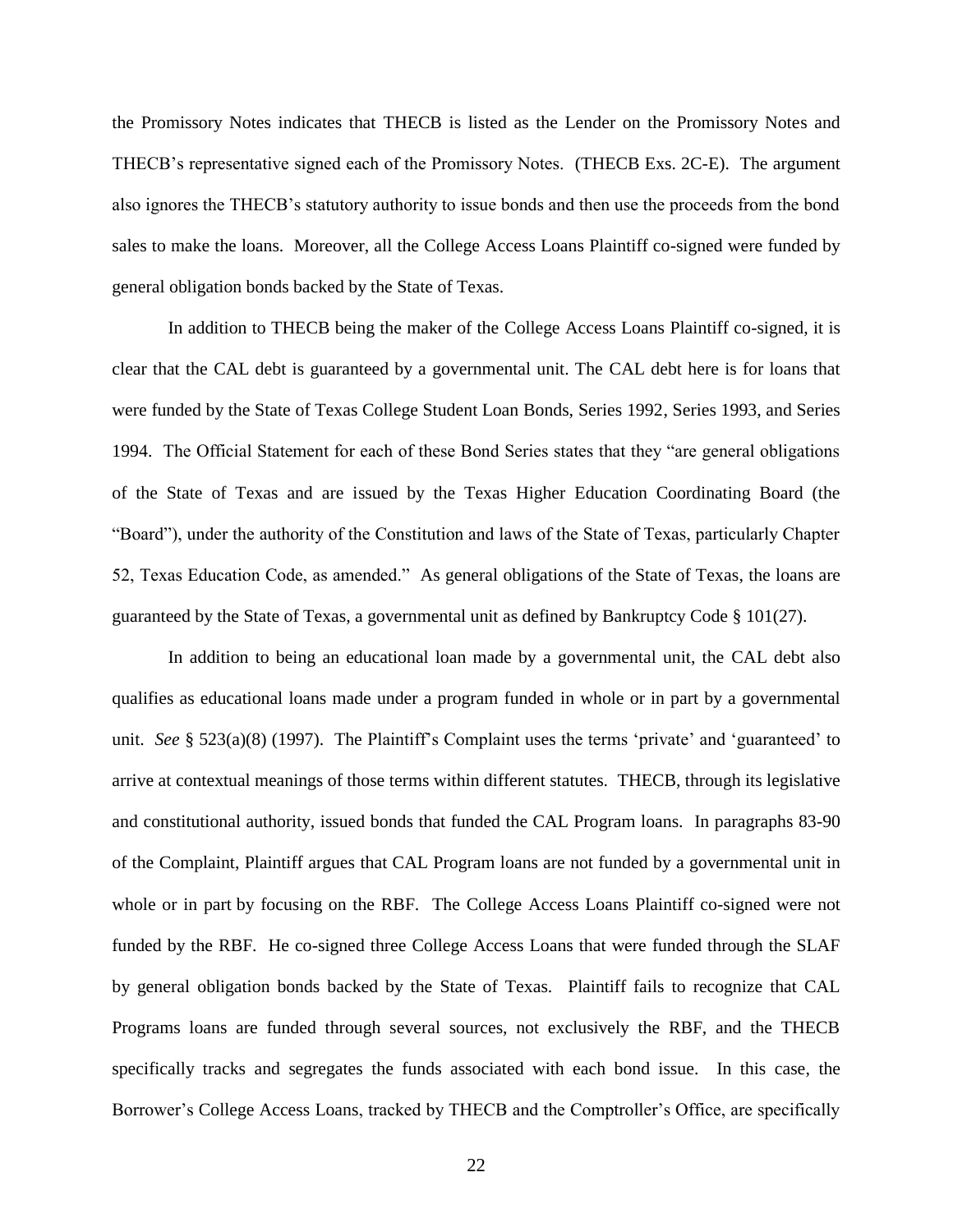linked to the SLAF which is funded by proceeds generated by three separate issues of general obligation bonds.

### **VIII. Is the CAL Debt Presumptively Nondischargeable Against Co-signers?**

There is no dispute that Plaintiff is not, and never has been, legally related to the Borrower. Plaintiff alleges that  $\S$  523(a)(8) does not apply to co-signers on private loans. The Court has determined that the College Access Loans to Borrower are not private loans. That said, the question remains – does § 523(a)(8) apply to co-signers who have no filial relationship to the borrower? Plaintiff has cited a number of cases holding that co-signers of federally guaranteed student loans could discharge their obligations related to the student loans because the policy considerations preventing student loans debtors from discharging their student loans and then pursuing lucrative careers does not apply to co-signers. *See, e.g., Prior v. H&W Recruiting Enter., L.L.C. (In re Prior*), 243 B.R. 716 (Bankr. W.D. Tenn. 1999) (remaining citations omitted). Cases that hold to the contrary involved parents or relatives of the debtor co-signing the student loans. (Pl's Resp. at ¶ 67). The cases that hold parents or relatives liable and unable to discharge their obligations relating to the student loan debts reason that, based upon their family relationship, those co-signers receive some benefit from the student loan program because they did not have to pay for the student's educational expenses out of pocket. *See, e.g. Educational Res. Inst., Inc. v. Wilcon (In re Wilcon)*, 143 B.R. 4, 5 (D. Mass. 1992) (debtor could not discharge his obligation regarding co-signing son's student loan debt on the basis that debtor was not a student); *Feenstra v. New York Higher Educ. Serv. Corp.* (*In re Feenstra)*, 51 B.R. 107, 110 (Bankr. W.D.N.Y. 1985) (educational loan signed by parent could not be dischargeable because such a rule would create a loophole and undermine  $\S 523(a)(8)$ .

Plaintiff further argues that there was a split in authority in 1997 regarding whether cosigners could discharge their student loan obligations. Plaintiff argues that the critical distinction courts made at that time was whether the co-signer was a relative of the debtor who received a benefit by not paying for the student's education. Plaintiff maintains that there are not any reported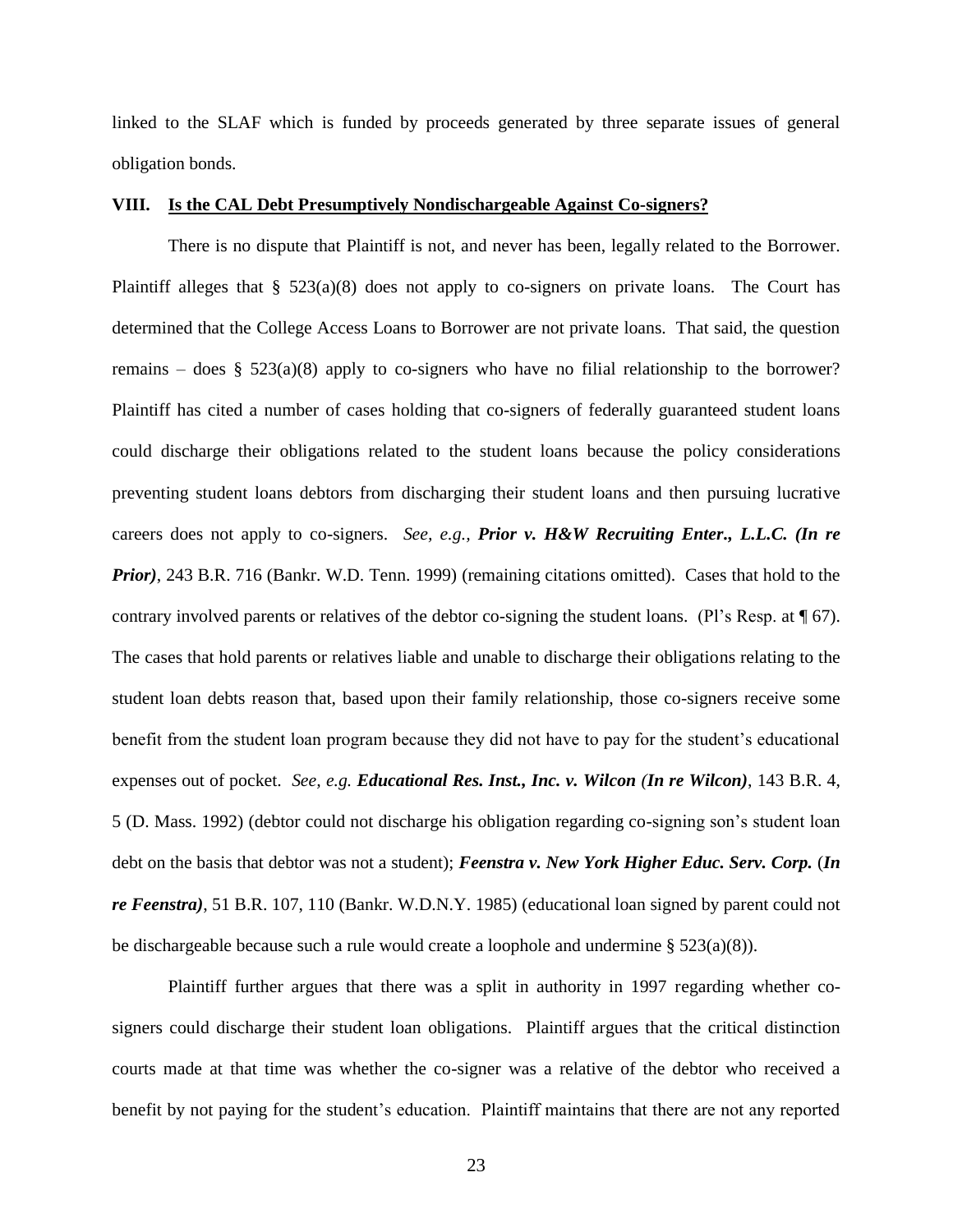cases involving unrelated co-signers of student loans. That said, Plaintiff suggests that when Congress amended § 523(a)(8) under BAPCPA to specifically include private loans and Section 221 of the Internal Revenue Code ("I.R.C.") (which applies only to the taxpayer, taxpayer's spouse, and dependent of the spouse) to add "qualified educational loans" as nondischargeable, Congress demonstrated an intent not to include co-signed student loans by non-relatives. Plaintiff argues that by referencing § 221 of the I.R.C., which does not include non-relatives of the student loan borrower, Congress evidenced its intent not to include co-signers, such as Corletta, to nondischargeability provisions.

In paragraphs 47-58 of the Complaint, Plaintiff asserts that the CAL debt was discharged because Debtor was a co-signer with no legal relationship to the Borrower. The fact that Debtor was not a relative of the Borrower does not change the definition of co-signer under the state statute regulating the Hinson-Hazlewood Student Loan Program. A co-signer may, but is not required to be, a relative. As a co-signer, Plaintiff is liable for the repayment of the Borrower's educational loans. More importantly, the plain reading of § 523(a)(8) does not discharge the CAL debt just because the Debtor is a co-signer. The prevailing case law in this Circuit has determined that the obligation speaks to the loan, not the person*. See, e.g.*, *Mackey v. Neb. Student Loan Program (In re Mackey)*, 153 B.R. 34, 35 (Bankr. N.D. Tex. 1993); *Educ. Res. Instit. Inc. v. Varma, (In re Varma)*, 149 B.R. 817, 818 (N.D. Tex. 1992) (finding the purpose of  $\S$  523(a)(8) is "the loan, not the beneficiary of the education")*.* Notably, "the statute does not refer to 'student debtors' but limits the discharge of any 'individual debtor' for 'any debt' for covered educational loans." *Mackey*, 153 B.R. at 35 (citing *Pelkowski*, 990 F.2d at 741; *In re Hawkins*, 139 B.R. 651, 652-53 (Bankr. N.D. Ohio 1991)) (reviewing legislative history to find the literal language of  $\S$  523(a)(8) excepts from discharge the educational loan obligation irrespective of the obligor). The *Pelkowski* court recognized that the statutory language of  $\S$  523(a)(8) makes no distinction based on the status of the borrower as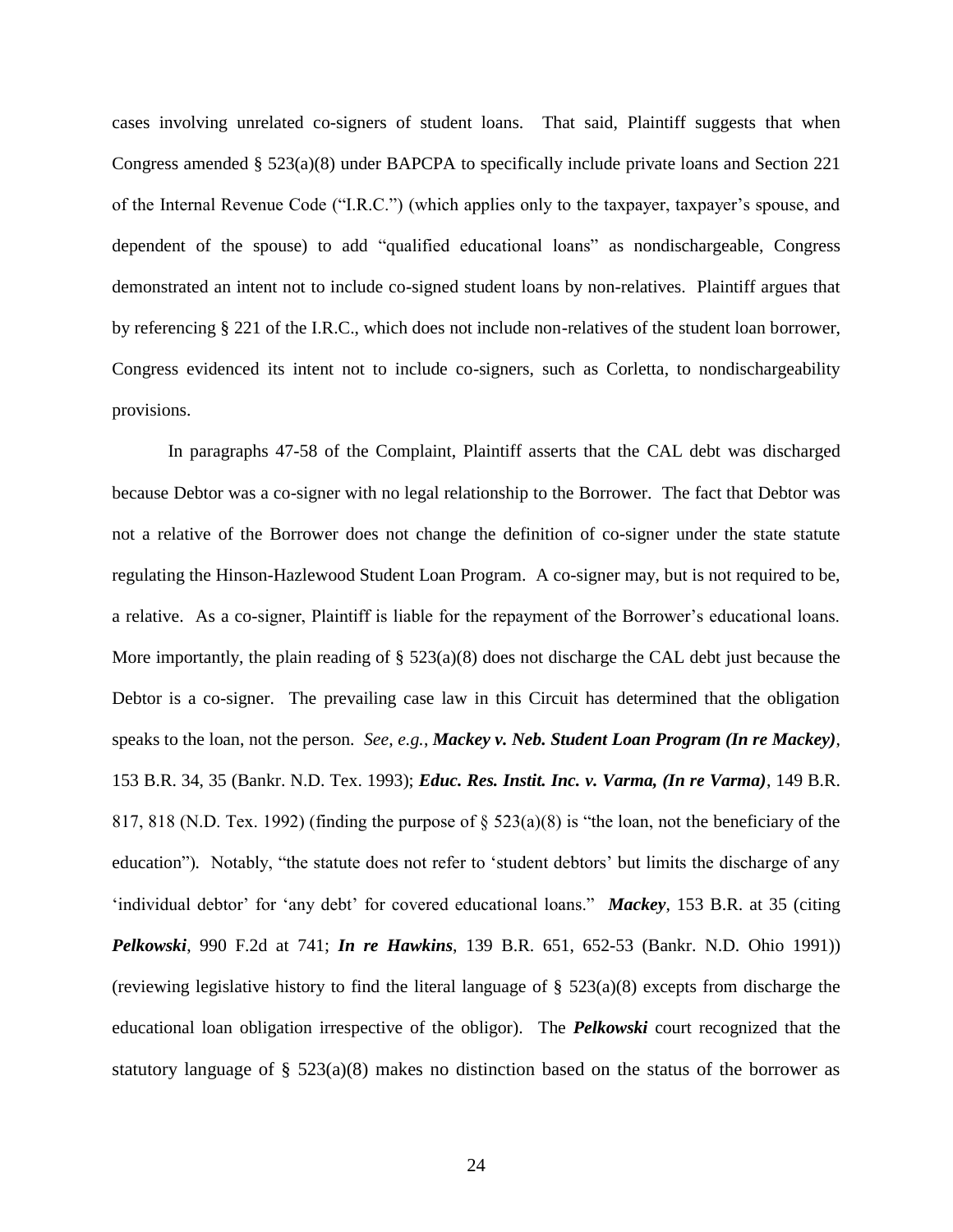student or as beneficiary of the education. *Id.* at 741. Moreover, the court found that  $\S 523(a)(8)$ does not refer to a "student debtor" nor does  $\S$  523(a)(8) limit a discharge of any debtor from any debt for a covered educational loan. *Id*. Further, the *Pelkowski* court held, "In the absence of clearly expressed contrary legislative intent, the statutory language must be regarded as conclusive." *Id*. (citations omitted).

Under the statute, the general rule is that educational loans are not dischargeable. § 523(a)(8). Two exceptions are provided. One, if the loan first became due more than seven years before the bankruptcy petition was filed; and two, if enforcement would result in undue hardship. That Plaintiff was not the recipient of the funds and was not the student are not stated as exceptions to nondischargeability. This is strong evidence that Congress was not concerned with the nature of the debtor but, rather, was concerned with the nature of the debt. In other words, Congress determined that certain exceptions to the nondischargeability of educational loans were appropriate but chose not to include the exceptions suggested by Plaintiff. *See In re Koeppen*, 1991 WL 544026,  $*2$  (Bankr. D. Or. Oct. 29, 1991) (Under the plain meaning of § 523(a)(8), wife as co-signer of husband's student loans, may not discharge her obligation. There is no exception in the statute for co-obligors).

#### **CONCLUSION**

IT IS THEREFORE, ORDERED that Defendant's Motion for Summary Judgment is hereby GRANTED. It is further,

ORDERED, that the CAL debt Plaintiff owes to the THECB is deemed a nondischargeable debt under 11 U.S.C. § 523(a)(8) (1997). It is further,

ORDERED, that the CAL debt was not discharged by the Discharge Order in Plaintiff's 1997 Chapter 7 bankruptcy. It is further,

25